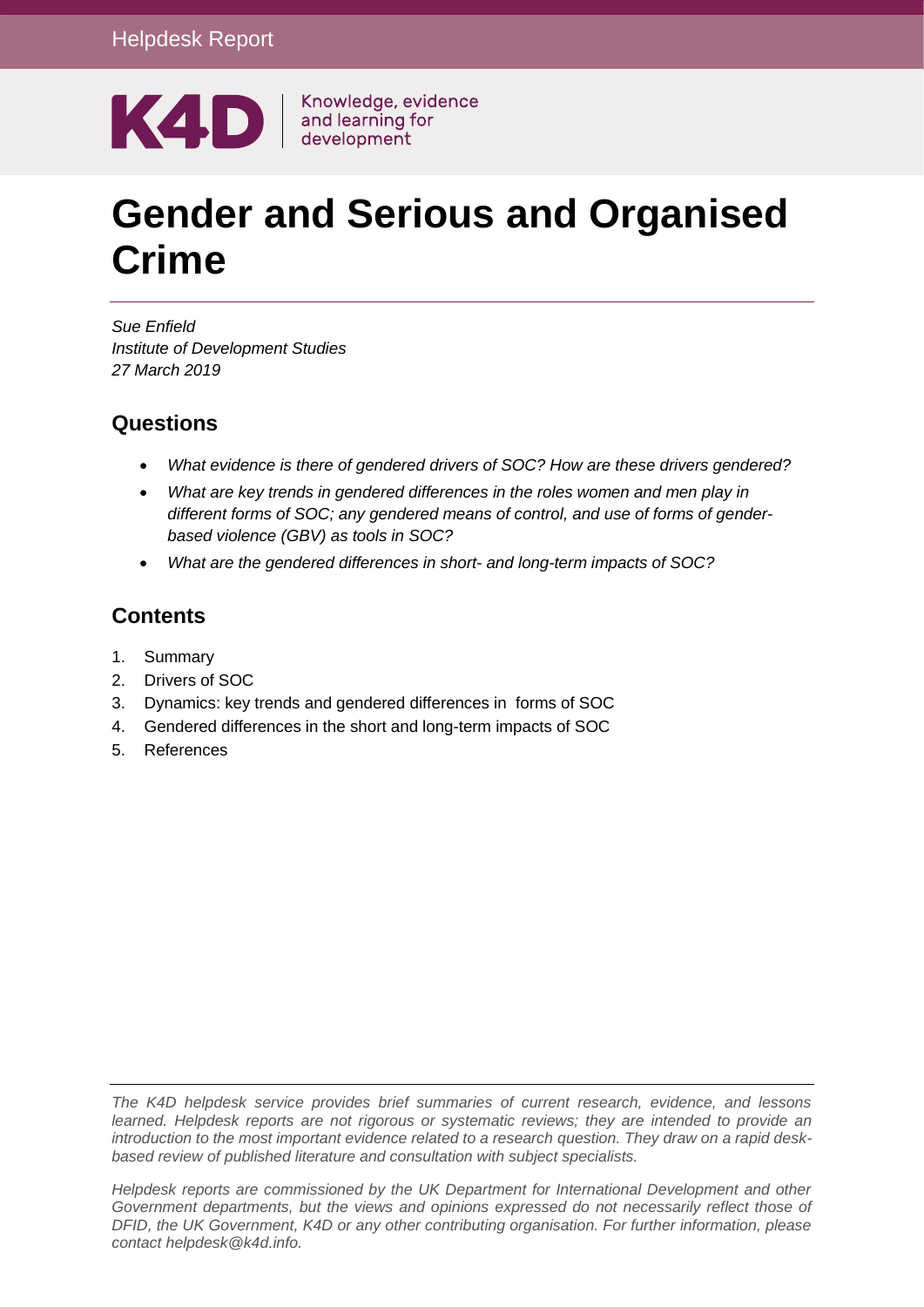# **1. Summary**

The UK Government defines serious and organised crime (SOC) as: "individuals planning, coordinating and **committing serious offences**, whether individually, in groups and/or as part of transnational networks. The main categories of serious offences covered by the term are: child sexual exploitation and abuse; illegal drugs; illegal firearms; fraud; money laundering and other economic crime; bribery and corruption; organised immigration crime; modern slavery and human trafficking; and cyber-crime" (Her Majesty's Government, 2018).

Criminal activity is dominated by men as evidenced by significantly larger male prison populations however the **number of female offenders is substantial and growing** (Europol, [2011\)](https://link-springer-com.ezproxy.sussex.ac.uk/article/10.1007%2Fs12117-014-9223-y#CR17). In Latin America, the female prison population is growing faster than the number of men in jail (Bonello, 2017). **Women are found as suspects and active in all forms** of SOC. There seems to be no crime from which women are completely excluded (Hübschle, A. 2014). The visible presence of women involved in drug trafficking, extortion and money laundering, and human trafficking is most frequently recorded within the most recent data. These appear to be areas of 'growth' where women have found a niche for themselves, both as supporters within male dominated networks, and as bosses of their own networks based upon trust and relationships between women. In some cases, women are cast into these roles as they are less suspect to the authorities.

Anyone can steal or commit a violent act, but things are more complex in organised crime particularly in cases of cross-border crime. A distinguishing feature is the greater importance of social relations in organised crime. It is impossible to get started without access to suppliers, clients, co-offenders, and profitable criminal opportunities. Trust is also important, as the financial stakes are high and the rules and mechanisms that make transactions easier in the legal world are absent. The new nature of relationships in an era of **globalisation** and the flows of ideas, information, people and products are **affecting the motivations and ambitions of women to participate** actively in both legal and illegal economies.

The transnational and changing opportunities, as well as the attractive image of crime (with its connotations of wealth, power and freedom) seduce women into entering the criminal world. The **changing character of organised crime provides women with new criminal markets and clients**. Although women are frequently victims of the worst forms of organised crime, they also take part in criminal activities at varied levels. Female emancipation in legal spheres of societies are reflected in criminal activities undertaken by women, as women can have more active roles than are achieved legitimately in society. No evidence was found to show that women and men are differently motivated to engage in SOC.

- Overall crime is driven by motivation: for financial gain, influence (sometime political influence), personal reputation and profile or a combination of these.
- Opportunity: the skills, networks and aptitudes that individuals or groups involved in crime have or can access.
- Contextual drivers arising from the environment: laws and their application; social organisation; states of *crimilegality* and levels of corruption.
- Some environments present opportunities in which serious organised crime may flourish – for example, modern slavery can easily persist in the informal economy where labour rights are not enforced.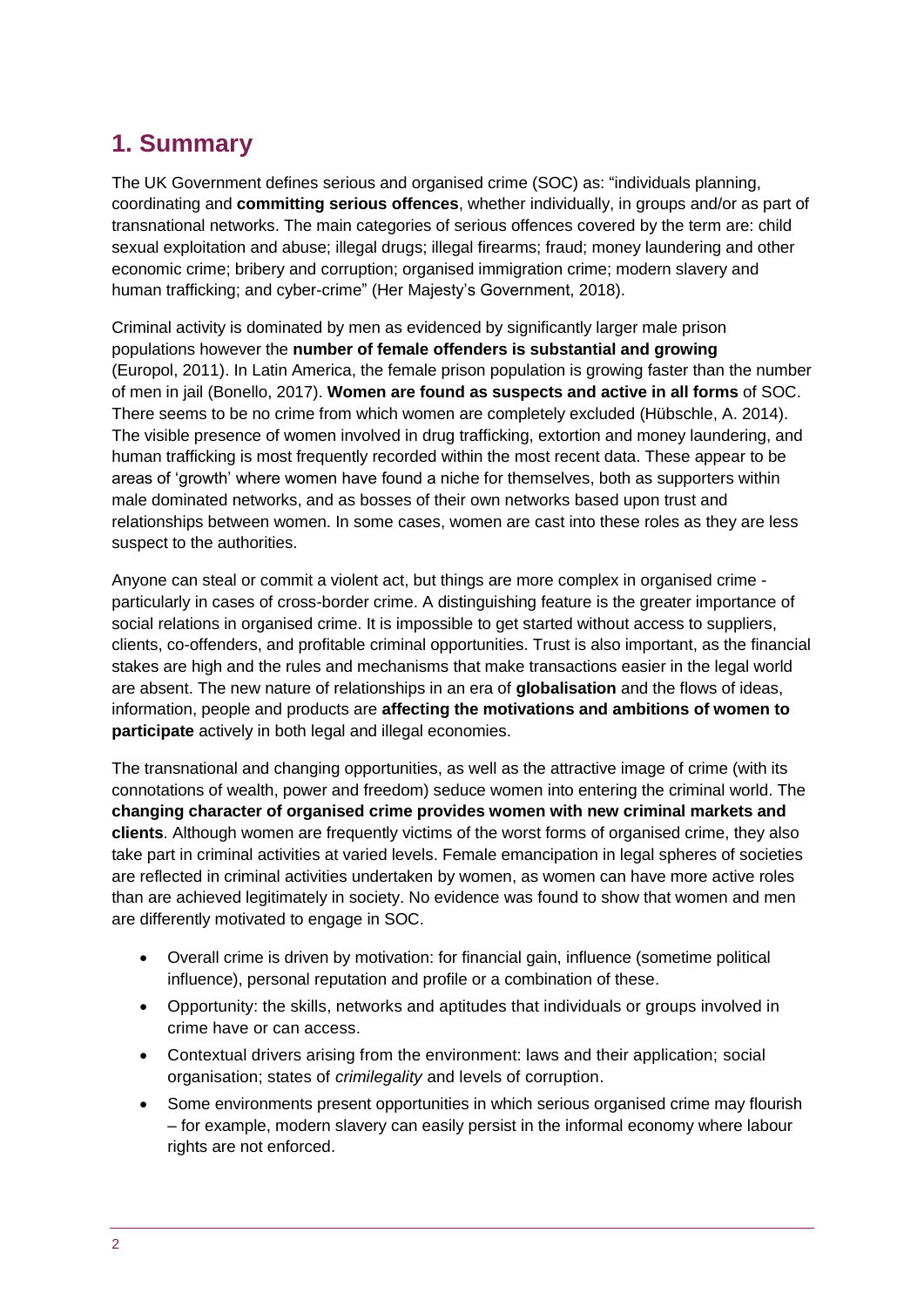- Historically, women have always played active roles in SOC, though their profile has been as supporters of more influential males.
- Since the 1990s there is an increase in data recording women's involvement as active players and targeted victims of some forms of SOC.
- The internet hides the identity of many, and there is little gendered data on money laundering, radicalisation and other forms of cyber-crime.
- Globally more men than women participate in organised crime; although some key areas such as human trafficking have involved women as key organisers and '''madams''.

The threat from SOC is international. Commodities such as drugs, firearms and counterfeit goods are sourced from right across the world, and Organised Crime Groups (OCGs) often have a presence in multiple jurisdictions. The global communications infrastructure enables criminals to operate across geographic boundaries, to target countries from a distance, and reach across continents into other countries. Although in most cases serious and organised criminals will not want to be associated with extremists for fear of coming under additional scrutiny, there is a risk of extremists seeking to exploit criminal contacts, for example, for financial and logistical support.

Much of the literature on crime analysed for this report traces the enduring historical view that crime was generally a man's world, but one in which significant women became involved most commonly through kinship and relationships (e.g. girlfriends, mothers, sisters in law). These networks used to underpin the criminal world of Mafia style gangs allowing activity to be extended into other areas and ultimately across continents. As opportunities for crime have diversified women have taken a lead role in some crimes such as human trafficking, leading to the idea of gendered markets (Zhang et al., 2007). Many criminal roles are still dominated by men – enforcers, drug traders, gang leaders and bosses of organised crime groups, and yet women are almost always also found in some of these positions. The bigger picture is that **the prevalence of men is much higher**, and those who may claim that women play a prominent role in organised crime probably exaggerate the role of women.

Much of the evidence found did not specifically address gender issues or was 'gender-blind' and assumes gender-neutrality or the implied male composition of organised crime groups. This in part is because it is difficult to conduct reliable empirical research on an entity concealed in the criminal underworld. (Arskova & Allum, 2014). Just one study across Southern Africa states clearly that gender remains the most influential determinant of criminality, even more so than a person's socio-economic, educational or employment status (Hubschle, 2014: 32).

# **2. Drivers of SOC**

## **What evidence is there of gendered drivers of SOC?**

In several areas of organised crime there is **little evidence of gender**: for example, the identity of perpetrators of cyber-crime is rarely known although some notable exceptions exist. For example, in the Falder case of 2017 a UK criminal blackmailed female victim online under an assumed female identity (Perry, 2018). In Southern Africa, existing data on organised crime is basic and assumes gender-neutrality, or the implied male composition of organised crime groups (Hubschle, 2014).

**Research into organised crime is still a marginal area**: methodological challenges are a clear obstacle; fieldwork is difficult and dangerous; and quantitative databanks are biased because of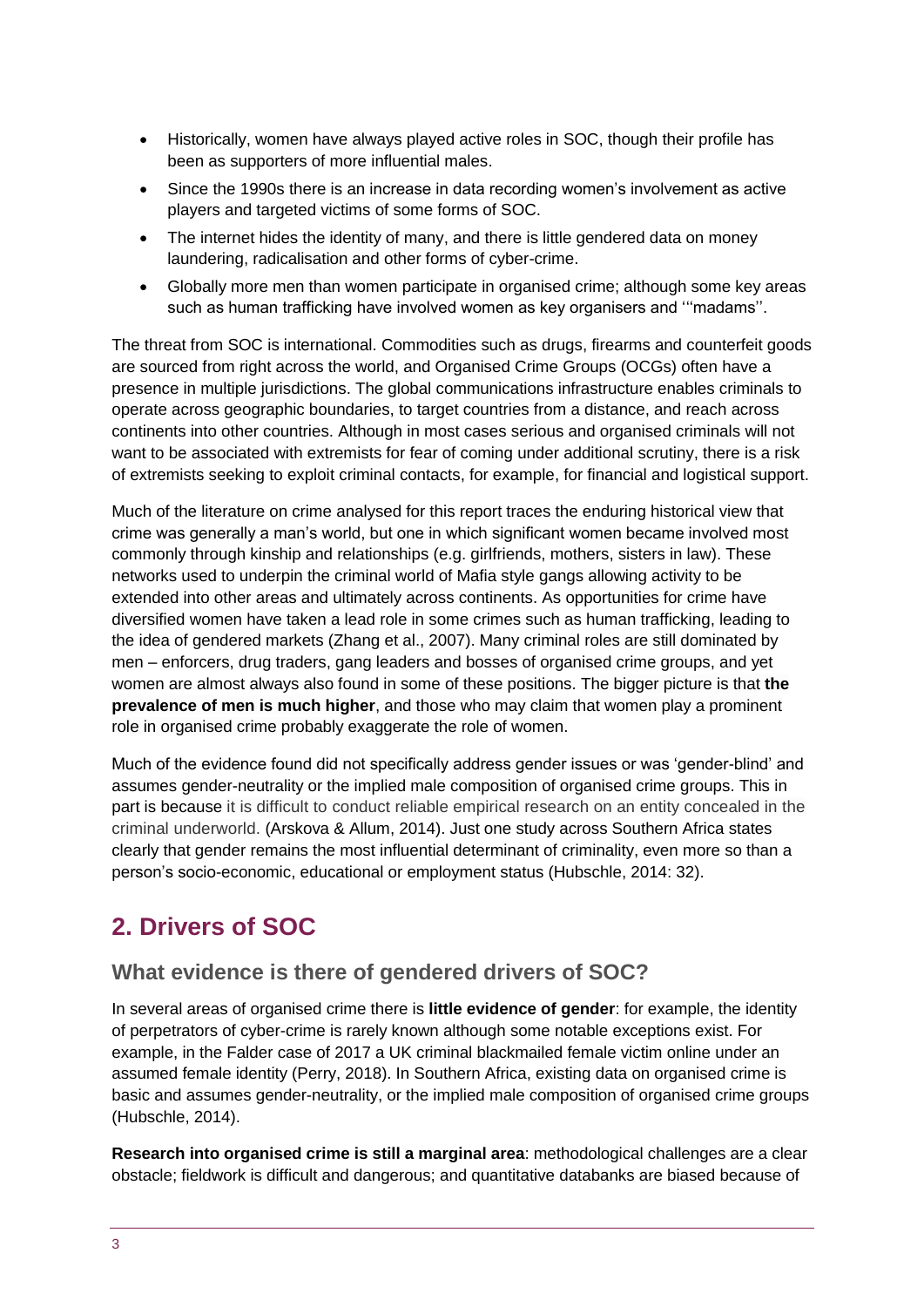underreporting (Arskova & Allum, 2014: 3). For example - gang crime in Cape Town has been fuelled by widespread availability of firearms, allowing small and new gangs to expand or enter the drug trade. Research studies find it difficult to interview female members in part because male members act as gatekeepers. Accessing those involved in illicit or antisocial activity is challenging. In general, the nature of gang culture prevents members from engaging easily with outsiders; it takes time to build trust, find relevant intermediaries, and identify individuals willing to be interviewed (Shaw & Skywalker, 2017).

Criminology has treated women's role in crime - particularly organised crime - with indifference (Arskova & Allum, 2014). Few scholars have tried to study the involvement of women in organised crime activities and focus has overwhelmingly been on the Italian Mafias and their traditional, mainly local, criminal roles and activities. Early work (Anderson & Longrigg 1988 cited in Arskova & Allum,2014) on how women are drawn into criminal activities as girlfriends, wives and mothers portrays women as subordinate complicit victims. This **stereotype of women as adjuncts to male criminal activity** continued until the 1990s when a more detailed understanding of the complexities of women's knowledge and roles in criminal activity unfolds.

Van San (2011), for example, describes how women at the edge of poverty are attracted to men operating in the drug economy of Curacao and the Netherlands and in turn raise their sons to be 'dangerous men' so that they are attractive to young women. Mothers are active in perpetuating the ideology of honour (Van San, 2011: 286), reminding partners and sons to respond with violence when this is called for. It is documented that women are active in a range of Camorra<sup>1</sup> activities, from messenger to enforcer to decision maker, taking on leadership roles when their partners are sent to prison (Arskova & Allum (2014). Siegel (2014) notes that another task of women involved in criminal organisations is to mediate between rival criminal families or clans.

Since the late 1990s, police agencies across the world, including INTERPOL and Europol, have noted that women have gained more prominent roles in transnational organised crime networks, in particular human trafficking (Aronowitz et al., [2010](https://link-springer-com.ezproxy.sussex.ac.uk/article/10.1007%2Fs12117-014-9223-y#CR8) cited in Arskova & Allum, 2014). On the other hand, the **number of female offenders is substantial and growing** (Europol, [2011-](https://link-springer-com.ezproxy.sussex.ac.uk/article/10.1007%2Fs12117-014-9223-y#CR17) cited in Arskova & Allum, 2014). Kriegler (2012) records that growing numbers of women are becoming involved in organised crime as active participants: in drug smuggling, in running Mexican gangs when male leaders are imprisoned or die, and in female chapters aligned to male gangs in Cape Town, yet many studies are not sufficiently gender sensitive.

In Latin America, the female prison population is growing faster than the number of men in jail (Bonello, 2017). If prison population is a proxy indicator for women's involvement in organised crime, then women's involvement is growing. The population of women prisoners in Latin America climbed 51.6% between 2000 and 2015, compared to 20% for men, according to figures from [the Institute for Criminal Policy Research \(ICPR\).](https://www.icpr.org.uk/media/43410/global_imprisonment_web_final.pdf) In Argentina, Brazil, and Costa Rica and Peru, more than 60% of the female prison population was there for drug-related offenses, and the number of women in jail on drug offenses has grown by more than 100% in the last two years (Bonello, 2017). In Guatemala, extortion is the most common crime for which women are imprisoned, and that statistic has been on the rise since 2009. In 2014, there were 382 women in prison for extortion. By 2017, the number had more than doubled, reaching 791 - roughly a third of the total of 2,612 women held behind bars. Most of these women report having been duped by

-

<sup>&</sup>lt;sup>1</sup> Mafia type gang syndicate originating from Naples, Italy.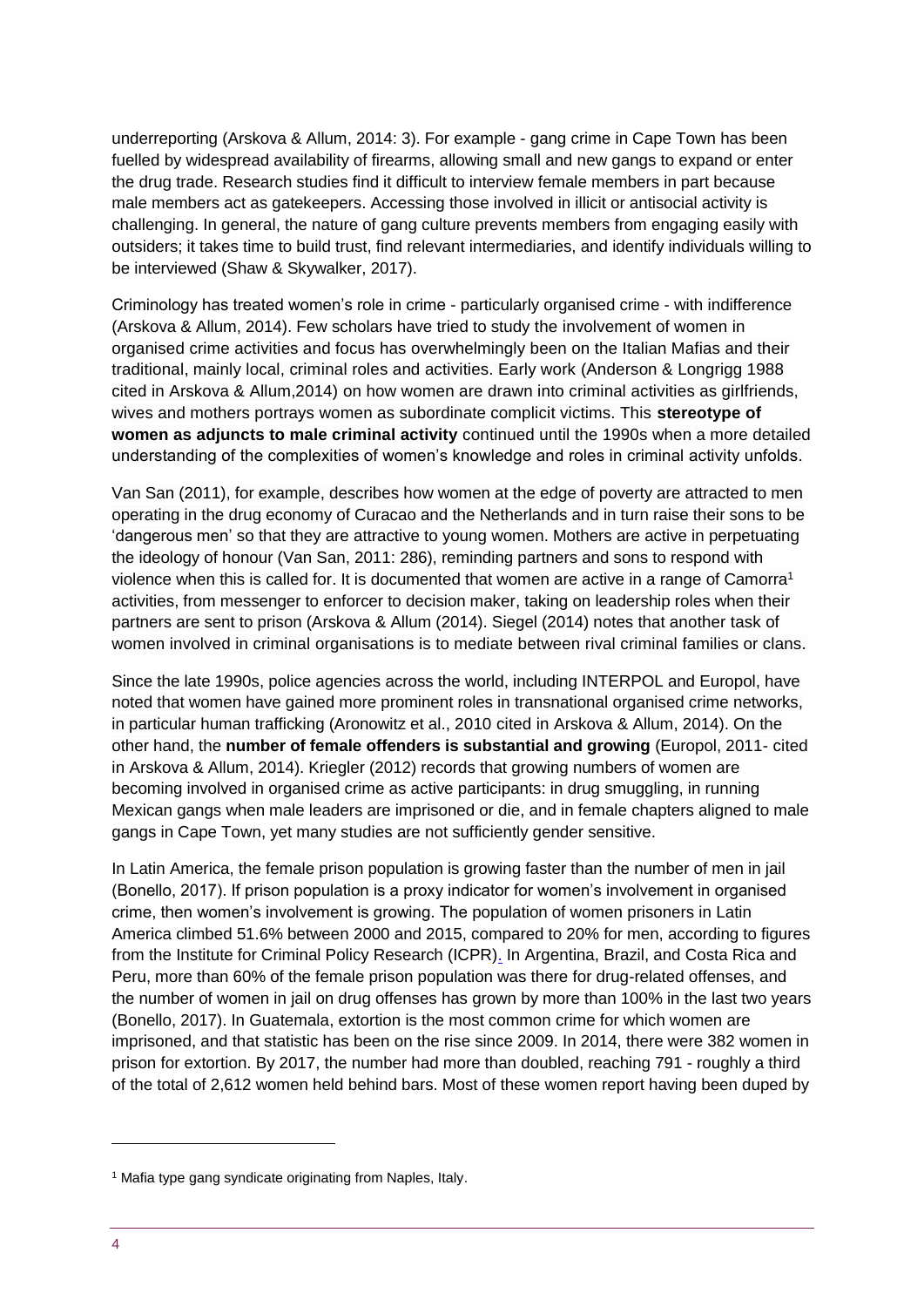male partners into using bank accounts to deposit money from crime. In both examples **organised gangs have started to bring more women into their activities** as there is less of a tendency to consider women as criminal, so they are less visible to the police (Bonello, 2018).

Siegel (2014) argues that women have always been active in organised crime, but that not enough research has been carried out into this phenomenon. Recent focus has revealed a growing body of evidence to suggest that women have been active as members and leaders of criminal organisations in various periods of history, with some women at the peak of criminal organisations. This evidence casts doubt on any idea of a 'sudden rise' of female power, but rather that female emancipation, globalisation and opportunities could provide new explanations for the rise of women to the top of the criminal world (Siegel, 2014). The new nature of relationships in an era of globalisation and the flows of ideas, information, people and products are **affecting the motivations and ambitions of women to participate** actively in both legal and illegal economies. The transnational and changing opportunities and the attractive image of crime (with its connotations of wealth, power and freedom) seduce women into entering the criminal world. The **changing character of organised crime provides women with new criminal markets and clients**. If there are discrepancies in terms of supply/demand, criminalisation, unstable economic conditions, political and ethnic conflicts and wars, both women and men will try to take advantage of the situation and profit from criminal activities (Siegel, 2014).

## **Other drivers of SOC**

There is a well-developed understanding of the risks of individuals being drawn into serious and organised crime; as in the following figure

Figure 1: Individuals at risk of being drawn into Serious and Organised Crime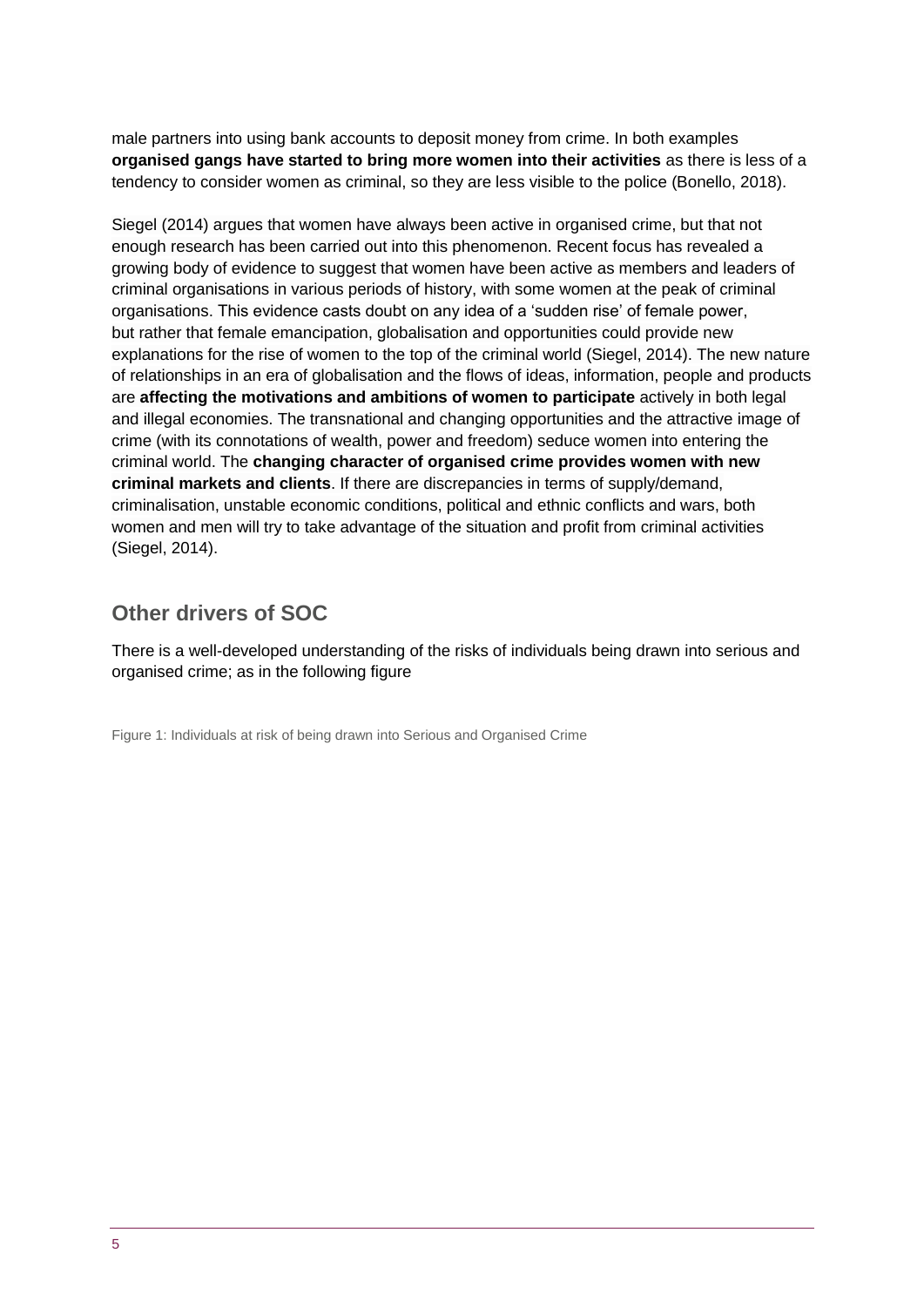

#### Factors to assess the risk of being drawn into Serious and Organised Crime

Source: HM Government– a Prevent Guide (2015):

Although gender in and of itself is not considered to be a risk factor for involvement in SOC, this framework is useful to consider how the drivers of entry into SOC might operate differently for different genders and age groups. For example, the networks that bring young males into gangs deliver a sense of belonging and identity. Those with low skills and insufficient opportunity for meaningful employment gain financial pay-outs from their role (as look-outs, messengers, drug runners, extortion agents etc.). Women are less numerous in their involvement in gangs or armed militias, and where they are it is commonly as partners of male gang/armed group members.

Anyone can steal or commit a violent act, but things are more complex in organised crime and particularly in cases of cross-border crime. A distinguishing feature is the greater importance of social relations in organised crime. It is impossible to get started without access to suppliers, clients, co-offenders, and profitable criminal opportunities. Trust is also important, as the financial stakes are high and the rules and mechanisms that make transactions easier in the legal world are absent: entering into contracts, paying via the official banking system and, in cases of disagreement, the availability of mediation or recourse to the law. These mechanisms work differently for men and women and for this reason, existing social ties are used, or new illegal business relationships must be built up. Not everyone has suitable ties providing access to profitable illegal opportunities; and building up such relationships takes time and energy (Kleemans, 2014:18). Some women *are* found in roles of leadership in SOC, although the specialist skills and professional networks that underpin women entering this niche are different from those of male peers.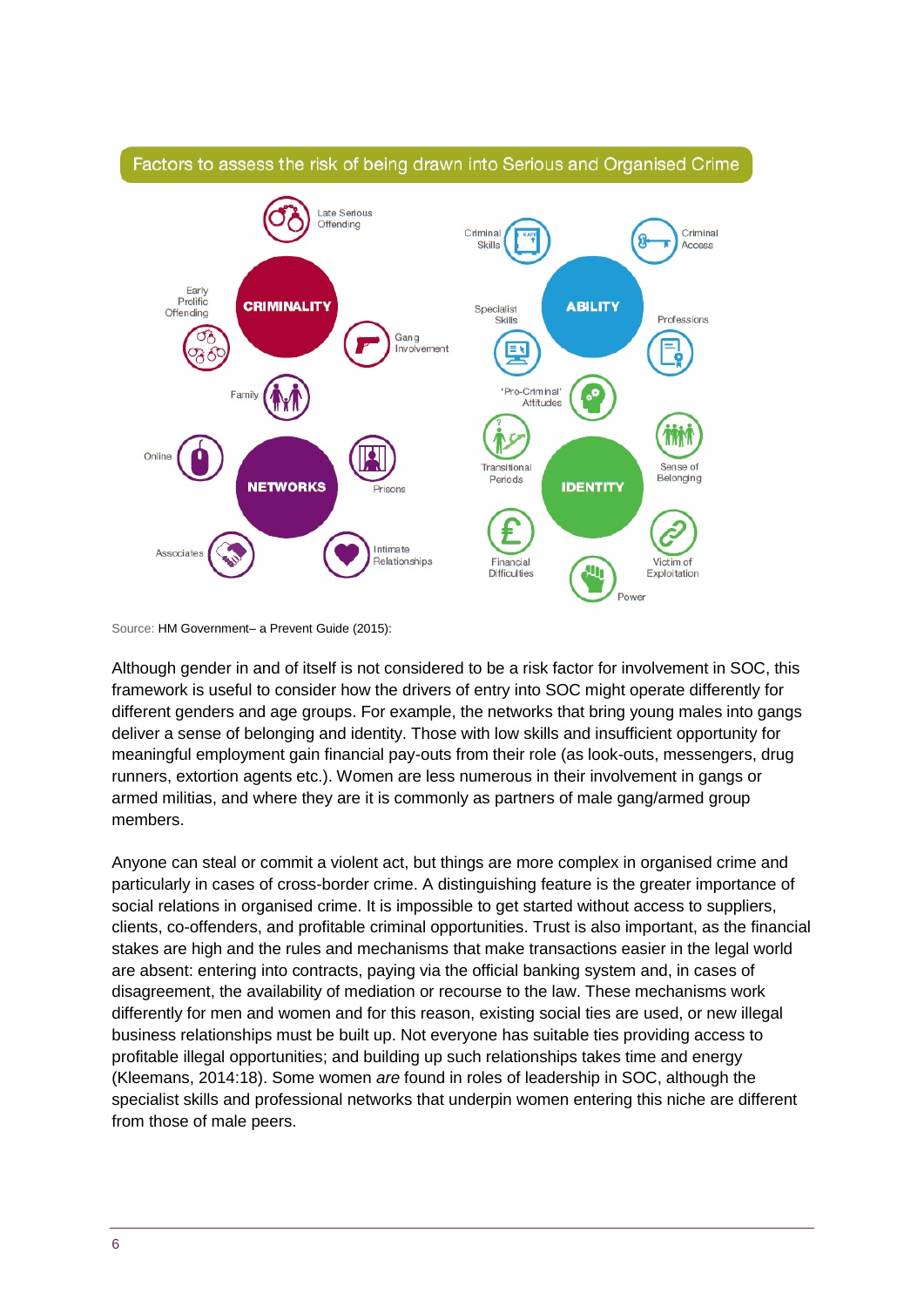**Technology** has created **a range of new opportunities** for criminals. It has increased the number of ways some traditional crimes can be carried out and provided criminals with much more sophisticated enablers in all threat areas. The sharing of indecent images of children, for example, is now almost entirely enabled by the internet. However, gender distinctions between victims, consumers and purveyors of images are unrecorded.

**Corruption** has been named as **both a root cause and means to facilitate** human trafficking, and has been identified in many qualitative and empirical studies as a significant contributor to the crime. Government agents receiving bribes or participating in the crime do not have an economic incentive to actively work against it (DiRienzo, 2018: 532). A gendered analysis was not found, however.

**Refugee policy** and the enforcement of legal restrictions on recruiting foreign workers combine to drive illegal migration affecting both men and women. Murdoch (2016) describes a combination of circumstances that have led to Ethiopia being regarded as a source country for illegal migrants. Ethiopia has a generous refugee policy towards neighbouring countries, particularly Eritrea. From here, Eritreans tend to look for asylum and permanent resettlement in Europe, largely as a result of human rights violations since Eritrea has forced conscription and poor socioeconomic conditions. Another potential factor contributing to illegal migration is Ethiopia's temporary ban on overseas labour recruitment of nationals. Implemented in October 2013 by the Ethiopian Government, this was designed to reduce the number of Ethiopians leaving the country legally or illegally. It has instead increased illegal labour migration through Sudan (US State Department's 2014 *[Trafficking in Persons Report](http://1.usa.gov/1NPC2g4)* P: 171). Drivers of (illegal) migration and immigration also include **political oppression.** A study by the Danish Refugee Council and the Regional Mixed Migration Secretariat in 2012 noted that while many Ethiopians are classified as economic migrants, the migration is also brought on by political oppression (Murdoch, 2016).

Ellis & Shaw (2015: 510) demonstrate that in the African context habitual distinctions between organised crime and corruption seem to lose their incisiveness. Patterns of law-breaking and **organised crime** are **not confined to weak or failed-states** but are also found in some of the continents middle-income states. These authors trace the origins of this, from a global form of rent seeking perpetuated by foreign businessmen in search of contracts forming alliances with politicians and civil servants as newly independent countries emerged from colonial rule. Foreign businesses exploit African traditions of gift giving and honour, to create this new form of 'protection' where links between foreign firms and states are bound by relationships that appear almost legal, yet officials are open to blackmail if their corruption were to be exposed. Specific gender patterns are not mentioned though it is implicit that officials of either gender may become bound into SOC in this way.

Organised crime has **influence over governance** in West Africa. Even the terms 'illegal' or 'illicit' may present problems, as there may be no laws in place to regulate activity that outsiders consider criminal, or alternatively, the state (or actors within it) may have provided the requisite paperwork to make a specific activity legal for bureaucratic purposes. A good example is highlevel oil smuggling in Nigeria, which may make use of genuine official documents procured from senior state officials who are party to a smuggling operation (Ellis & Shaw, 2015: 510).

Schultze-Kraft (2019: 21-22) develops this analysis further to describe the concept of states of **crimilegality,** where a hybrid political order exists between the bureaucracy of the state and the power arising from the criminal underworld. This is in contrast to the 'norm' where morality and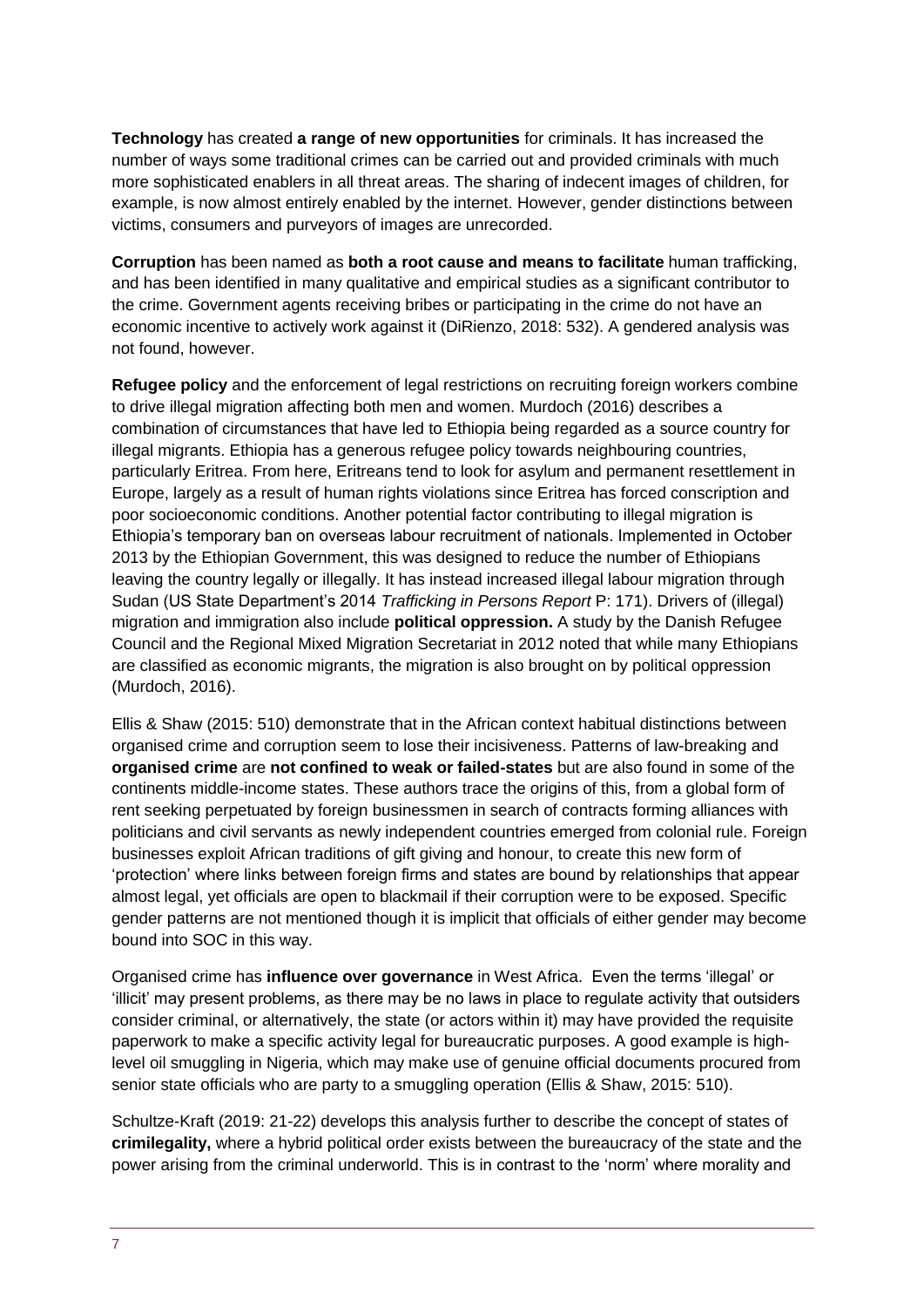rationality of the law underpins the legitimacy of the state. This lens may be especially relevant in the context of developing and transition countries. Organised crime generates social power and with it, political influence, in cooperation and coordination with myriad otherwise 'legitimate' and 'legal' (armed) political, social and economic actors. This is referred to as crimilegalitycrimilegitimacy where **illegality-criminality can legitimately provide the foundation of political order**.

This context for SOC is illustrated in country case studies of Colombia, where for decades organised violence has been used by all manner of state and non-state actors, and groups that are operating in pursuit of their varied interests (political, economic, judicial, criminal, ideological and so on), not in the interest of the common good (Schultze-Kraft, 2019: 73). Also in Nigeria where "the theft of oil has existed for a long time in the Niger delta, its small beginnings going back to the 1970s. This gradually changed from the mid-1980s onwards when "fuel smuggling and theft […] transitioned from a low-level opportunistic crime into a large-scale organised endeavour. The participants became increasingly high ranking and, during the [military] presidency of Ibrahim Babangida from 1986 to 1993, the military brass came to control much of the crude oil sector. The officers' involvement, however, was for their personal gain and that of their friends and families, not for the protection of the state's resources" (Ralby, 2017:16 quoted in Schultze-Kraft, 2019: 82).

#### **Violent extremism and terrorism**

Much of the available literature in this area does not address gender and there is only a small body of literature that investigates the different roles that women play in violent extremism and terrorism (Fink et al., 2016). This study notes the importance of communications channels (namely media and social media) to recruit and build support for extremism and radicalisation. These have gender dynamics: for example, the Taliban uses messages aimed at mothers, convincing them to encourage their sons to join the insurgency and calling on mothers of insurgents to be proud of their son's sacrifices (Fink et al., 2016: 112). ISIS has used gendered messages to call for women to join their 'sisters' as both fighters and state builders (mothers, nurses and teachers) in the caliphate it has declared (Fink et al., 2016:148).

A global mapping of research on youth, violent extremism and social media found that evidence on gender, radicalisation and social media is very limited (Alava et al., 2017: 21). The authors of the mapping point out that it is therefore difficult to design effective communications strategies to counter violent extremism and radicalisation as the mechanisms by which young women are being radicalised are not fully understood. A GSDRC review on women and countering violent extremism conducted in 2017 (Idris & Abdelaziz, 2017: 3) found that few programmes focus specifically on women. Far more common are wider countering violent extremism programmes in which women are participants and beneficiaries or, to a lesser extent, wider programmes to counter violent extremism with women-centric components. There was a lack of evaluations of these programmes. The authors note that one study, which looked at the experiences of Morocco and Bangladesh between 2000 and 2014, pointed out that "the best deterrent against terrorism and radicalisation is educated, prosperous, safe, resilient and empowered communities. Therefore, promoting gender equality within these communities should be a key component of initiatives to counter violent extremism" (Couture, 2014 in Idris and Abdelaziz, 2017: 12).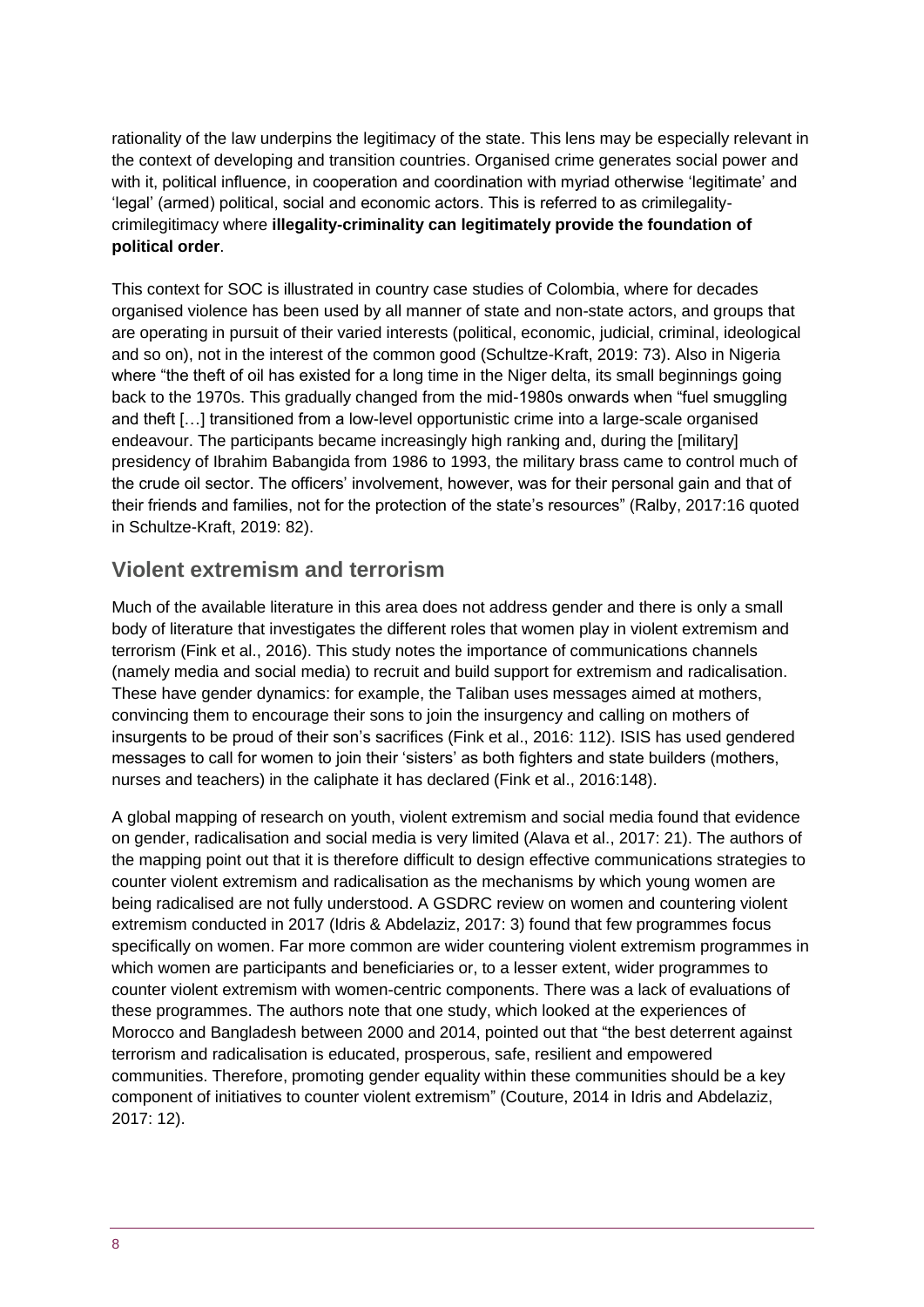## **Radicalisation and recruitment via social media**

Existing research on gender, social media and radicalisation is very exploratory and descriptive and none of the studies/reports consulted offer a full overview of the gender issue in social media (Alava et al., 2017). Women's role in online radicalisation remains under-researched and underestimated. One possible explanation may come from the fact that many women hide their female identity online, because of a masculinist bias (Bermingham et al., 2009), making them impossible to identify. While youth are a clear target for radicalisation, the role of women on line in radicalising others is unclear. Despite the growing presence of radicalised women online, the number of articles devoted to gender and radicalisation on social media is very low (English publications 1% – French publications 2%) (Alava et al. 2017:21). This single study by Alava and colleagues shows that very little research has focused on the effective role of the use of social media in violent radicalisation. Although many articles deal with electronic strategies and the use of the Internet and online social media for recruitment, there are very few empirical studies that describe and examine the real effects of these strategies on youth, and they rarely examine gender aspects (Alava et al., 2017: 5).

Women also play diverse roles in relation to violent extremism: although the literature highlights a popular misconception that women are 'passive, victims' of violent extremism, they can be mobilisers and recruiters for terrorist groups, play support roles, and perpetrate terrorist acts (Idris & Abdelaziz, 2017: 2).

Women can serve as preventers of violent extremism in relation to the family – spotting signs of radicalisation and delegitimizing extremist narratives – as well in their communities (Idris & Abdelaziz, 2017). Gender equality and empowerment of women are in themselves bulwarks against violent extremism: 'Violent extremism is most effectively countered through increased education, better critical thinking and enhanced opportunities' for women (Couture, 2014: cited in Idris & Abdelaziz, 2017). Promotion of gender equality was included in the recommendations in the UN's Preventing Violent Extremism Plan of Action (UN, 2015).

## **Trade in human body parts**

The trade in body parts from children and adults with albinism has been documented over several decades in Kenya, Tanzania and Burundi. Superstitions and myths about the potency of traditional medicines made from these drives the practice. The illegal practice is sometimes directed more towards male victims whose genitals are believed to confer sexual prowess and/or cure HIV. As successful prosecutions for murder have increased, the practice and trade has moved further south to Swaziland (IRIN: 2016). This study found no gendered data on victims, intermediaries and users of this traditional medicine.

## **3. Dynamics: key trends and gendered differences in roles of women and men in different forms of SOC**

Transnational organised crime (TOC) involves the planning and execution of illicit business ventures by groups or networks of individuals working in more than one country (Arskova & Allum, 2014). A **host of actors** participate beyond the stereotypical images of the rogue individual, the Mafia or other ethnic-based organised crime syndicates to include corporations (i.e., transnational, multinational, and local domestic entities), militias and paramilitary groups.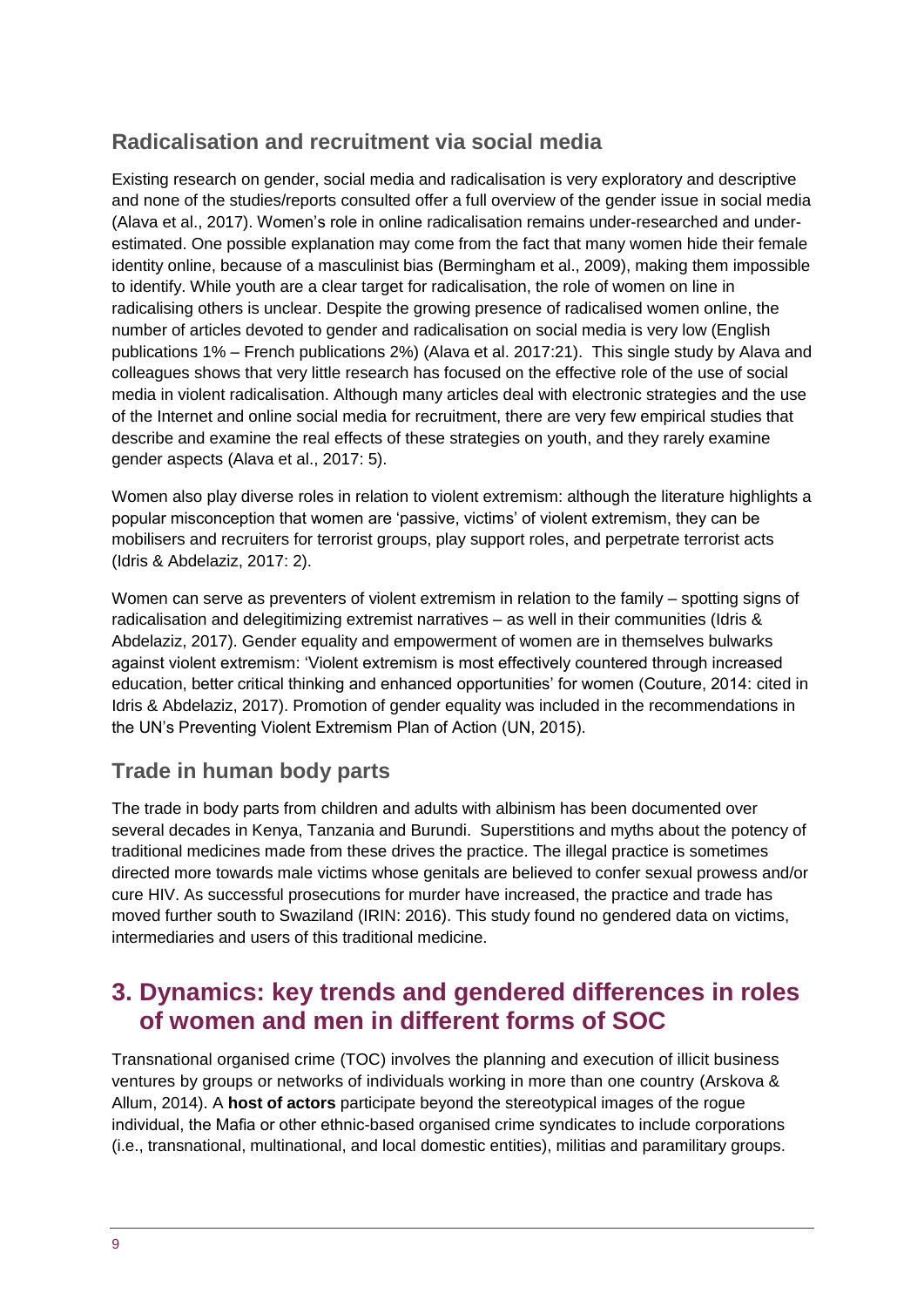The role of States in the facilitation of transnational crimes or their complicit or implicit involvement is rarely discussed in terms of TOC (Della Porta, 2012).

The Dutch Organised Crime Monitor collects solid empirical data on a wide cross-section of organised crime cases. Kleemans et al. (2014) used this and analysed a wide cross section of 150 cases to find out which roles women play in transnational organised crime. **There seems to be no criminal activities from which women are absent.** Many of the criminal activities concerned various forms of 'transit crime': international smuggling activities, such as drug trafficking, smuggling illegal immigrants, human trafficking for sexual exploitation, arms trafficking, trafficking in stolen vehicles, and other transnational illegal activities, such as money laundering, fraud, and tax evasion (e.g. cigarette smuggling, oil fraud, and Value Added Tax fraud) (Kleemans et al., 2014: 21). In a large majority of all cases analysed, women play a role and sometimes a prominent one.

This study draws three conclusions:

- Women are involved as suspects in 68% of all cases (102 out of 150 cases). This means that in only a minority of all cases (48) were women absent as suspects.
- The number of women involved is small (compared to men). In total, 247 female suspects are involved, which is only a very small percentage (11%) of all suspects.
- The 'gendered markets' hypothesis should be modified and elaborated for particular criminal activities and particular roles, as all markets seem to be in some way accessible for women (Kleemans et al. (2014: 24).

Prior to this research, Zhang et al. (2007) in a seminal paper, introduced the hypothesis of gendered markets to explain the unusually prominent role of (Chinese) women in human smuggling as a form of organised crime. According to these authors, this higher prevalence of women in human smuggling, compared to traditional drug cases, is due to the limited role of violence and territory as organising features of human smuggling; the importance of interpersonal networks in defining and facilitating smuggling operations; gender ideologies about work and care giving; and the impact of safety as an overriding concern for clients. Kleemans et al. (2014) show that women are involved in all these different kinds of criminal activities: they are not only involved in human smuggling, but they are also involved in traditional drugs trafficking. **Women are not absent from human trafficking and play roles other than victim roles**, but still the picture of men trafficking women prevails. Furthermore, women are involved in human trafficking for sexual exploitation (which is not only a crime of men against women) and fraud and money laundering (presumably also open to women as offenders or as accomplices). Nevertheless, the bigger picture is that **the prevalence of men is much higher**, and those who may claim that women play a prominent role in organised crime probably exaggerate the role of women.

Women in the criminal world occupy a wide variety of roles from go-betweens who connect drug traffickers and politicians, to money-launderers who run clothing or jewellery shops or bars to launder drug profits, right up to women who acquire leading positions after the imprisonment or death of their husbands. Women are used as drug mules in trafficking in order to exploit gender stereotypes but are now found in mid-level roles, enforcing contracts via others (Seigel, 2014), and at the highest level where they may achieve relative independence from male dominance in society (Campbell, 2008).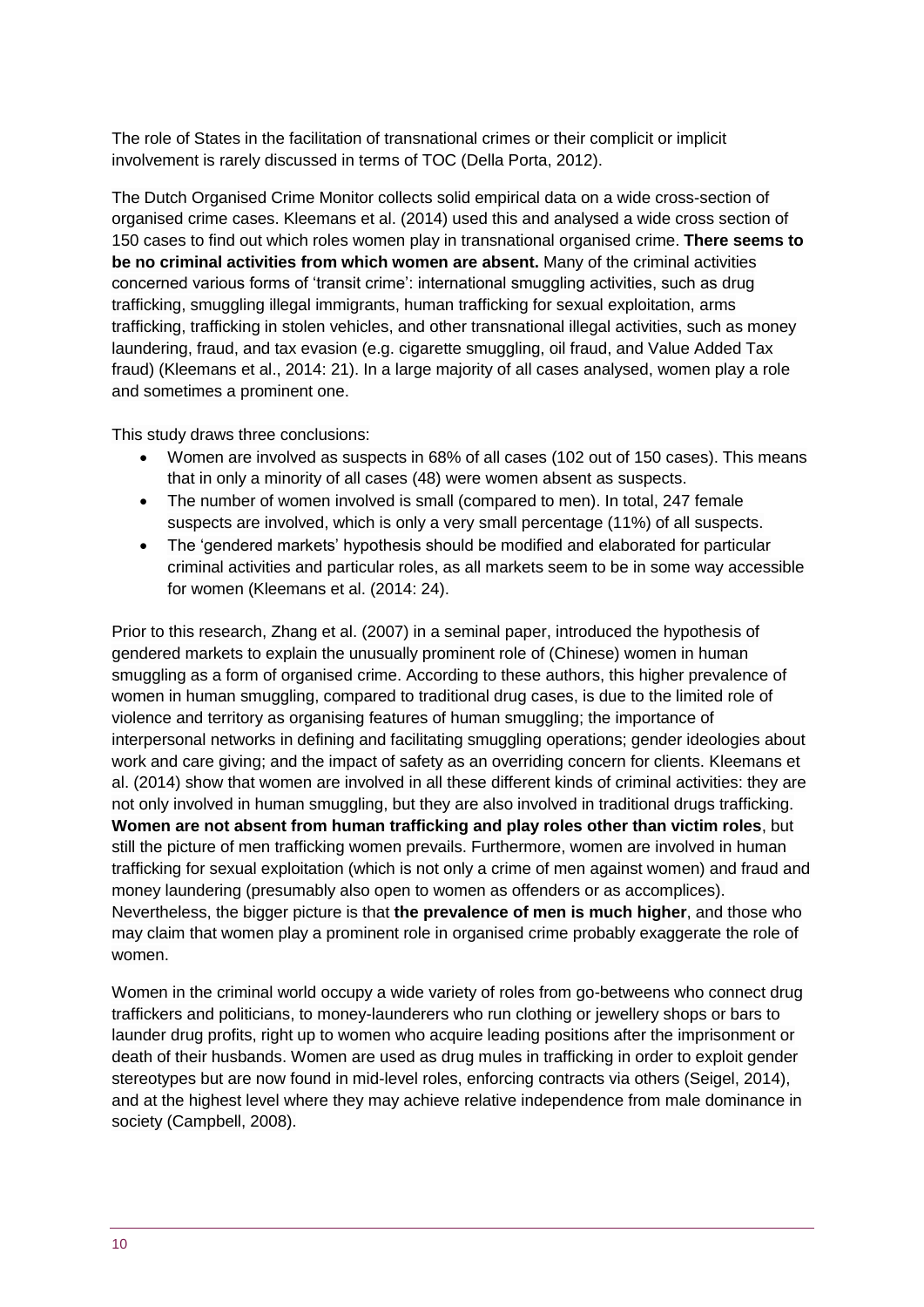In research on human trafficking in the Netherlands, Siegel and De Blank [\(2010\)](https://link.springer.com/article/10.1007/s12117-013-9206-4#CR65) found a similar division of the roles and tasks of female offenders into different categories, based on an increasing degree of independence, on the content of the tasks and on the extent of equality in the relationship. Women were classified as **supporters** when they executed the orders of the leader or other members of the human trafficking network; as **partners-in-crime** when they had a relationship with a man and cooperated with him, in principle on the basis of equality, in conducting tasks and activities; and as **''madams'** when they played a central role, were in charge of criminal organisations, and coordinated human trafficking activities (Siegel & De Blank, [2010\)](https://link.springer.com/article/10.1007/s12117-013-9206-4#CR65).

Hübschle (2014) identifies a gap in the literature on **the role of African women in transnational organised crime**. Existing data is basic and assumes gender-neutrality or the implied male composition of organised crime groups. Some data shows that African 'madams' are active in many cities in the Global North. Siegel (2014) describes how Nigerian female criminals have become associated with women trafficking as so-called 'madams'. These 'madams' are at the head of a criminal organisation, and are responsible for planning its activities. They issue orders to subordinates, coordinate the human trafficking activities, manage the prostitutes and control the finances. Networks can vary from small groups to sizable organisations operating at an international scale. The explanation as to why Nigerian women are overrepresented in this category of "independent criminal businesswomen" can perhaps also be found in the historical background of the phenomenon. In the 1980s, when Nigeria was hit by an economic crisis, these women came to Europe either as seasonal labourers to work in Italy's tomato fields, or as prostitutes and they discovered that there was a great demand for African girls (Becucci, [2008\)](https://link.springer.com/article/10.1007/s12117-013-9206-4#CR8). 'madams' from Ghana and Cameroon followed the Nigerian example. Working as prostitutes themselves and by recruiting other girls, they succeeded in convincing male sponsors to invest in the sex industry, which turned out to be a lucrative business.

With the creation of new markets, African women succeeded in obtaining a leading role in criminal organisations involved in large-scale human trafficking and they left their male competitors behind. Contrary to the Italian mafia women, who took the place of their imprisoned husbands and sons, these Nigerian and Ghanaian offenders took the initiative themselves, by planning, making contacts and performing various tasks in the human trafficking business. This phenomenon of female "women traffickers" can be explained by both socio-economic developments in the position of women in their native countries, and by the opportunities of making quick money in Europe (Siegel, 2014).

Drawing on findings from a twelve-country research project from Southern Africa, and research questions dealing with the nature, structure and extent of organised crime in the region (Hübschle, 2014:7) makes important empirical insights on the role of women in the transnational trafficking in persons, drugs and endangered wildlife. Varying and significant roles of women are identified from the research data. While there were only a few cases of 'madams' or leadership positions identified, many other varied functions were observed. Women play important functional roles in the recruitment, transfer and management of other women when it comes to trafficking of women and girls for the purposes of sexual exploitation. Women also played important functional roles in illegal drug markets and rhino poaching syndicates.

Data from this research shows that labour trafficking is a far greater concern than sex trafficking. The movement of people across the region and beyond is a common deeply rooted cultural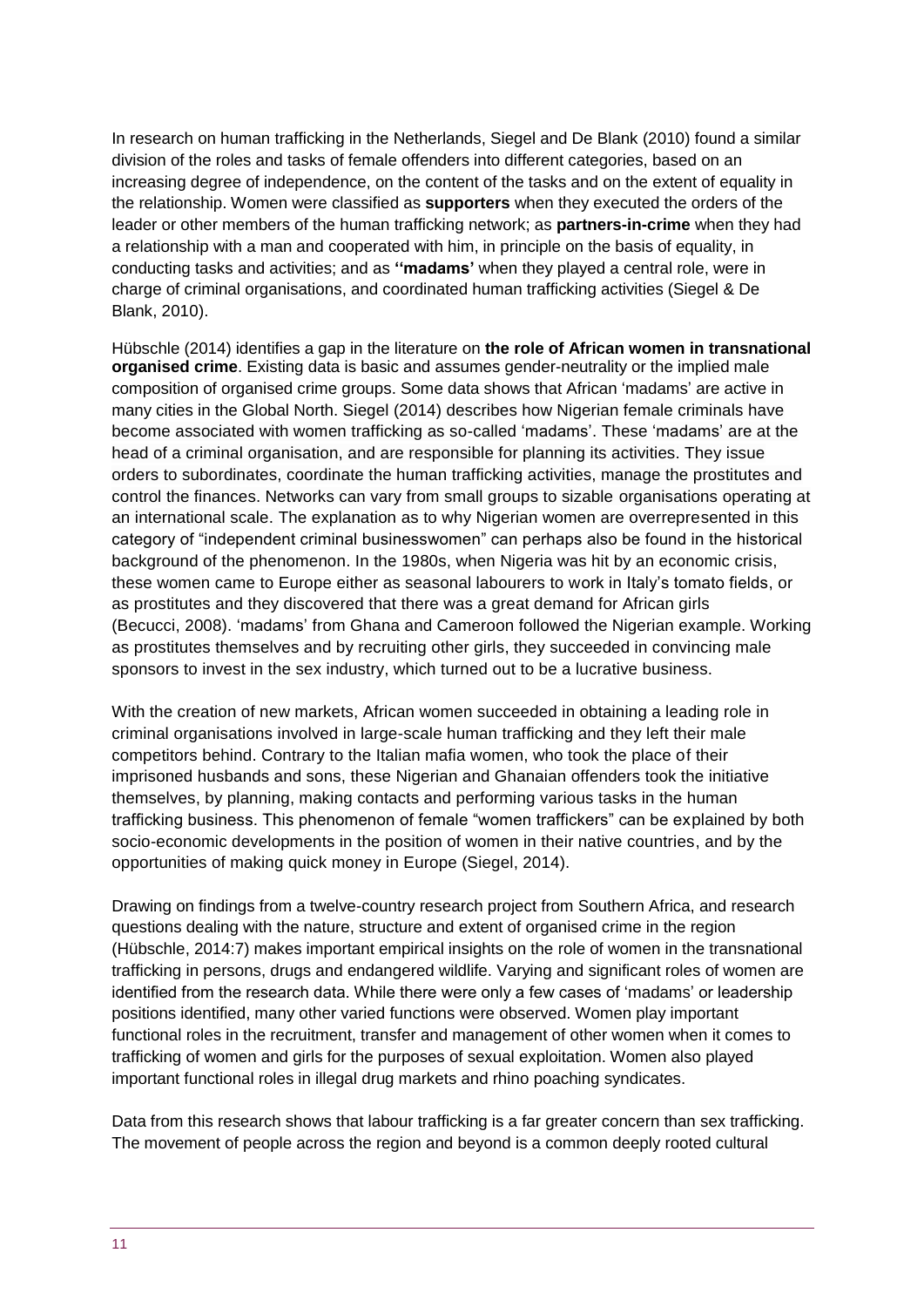tradition of African peoples. Increasingly socio-economic factors have led to (mostly younger) people from poorer countries in Africa seeking greater opportunities in countries with stronger economies. Both men and women act as recruiters. There is a **high incidence of male victims of trafficking into Southern Africa**. 801 cases of trafficking for labour exploitation were identified during the initial 5-country project. 784 of these cases involved the movement of Asian men to Botswana, Namibia, South Africa and Zimbabwe, where they worked in exploitative conditions in factories, small businesses and on agricultural farms (Hübschle 2014:42).

Modern slavery deals with forced labour, debt bondage and forced marriage. International Labour Organization (ILO) estimates that in the past five years some 89 million people have experience some form of modern slavery lasting from a few days to the whole five years<sup>2</sup>. **Women and girls account for 71% of modern slavery victims;** one in every four victims is a child (ILO, 2017). While modern slavery takes place both within and across national borders Trafficking in human beings is most commonly associated with trafficking of women for sexual exploitation or of children for sexual exploitation, forced labour or begging and delinquency. Consideration of trafficking in males, particularly adult men, but also minors is far less common and yet there are significant signs that in many countries and regions males are also exploited and violated in ways that constitute human trafficking. In a study amongst those assisted by the International Organisation for Migration (IOM) (Surtees 2008) found that as many as 28.3% of the caseload from Belarus were male; and from Ukraine 17.6%.

In contexts where the opportunities for legal migration are limited, illegal trafficking exploit this excess in demand. Push factors for migration include the need to support dependent children and unemployment. Pull factors are promises of work used to recruit most trafficked male victims (Surtees 2008:10). Recruitment processes mimic legal migration, even crossing land borders in organised transport through legal entry points (that suggests collusion or corruption of state agents). Both Ukrainian and Belarusian men faced exploitative, often traumatic working and living conditions, which, in many circumstances, compromised their physical and mental wellbeing (Surtees, 2008). On arrival in target countries (Montenegro, Poland, Russia) most men found themselves in conditions of forced labour most often within the construction industry; also, in agriculture, factory work and fishing. In addition to trafficking for forced labour a handful of males suffered other forms of exploitation – adoption (in the form of selling a trafficking victims' child), low level criminal activities (including forced begging and delinquency) and sexual exploitation. Reporting on support provided to victims of modern slavery in the UK (Salvation Army, 2018) illustrates an annual increase over each of the past seven years in number of victims seeking support and the proportion of these who are male (reaching 42.56% of the total in 2017/18).

In several cases of **child trafficking** in Lesotho, Namibia, Malawi, Mozambique and Zambia, older women were involved in both the recruitment and transfer process. An old woman travelling with a group of children across national borders was less likely to attract attention from law enforcement agents, so they are used as a decoy. Also, grandmothers are integral to many African rural communities as the young people often leave for work in cities and these **older women play a crucial role i**n the overall recruitment and transfer process (Hübschle 2014:41).

-

<sup>2</sup> www.ilo.org/wcmsp5/groups/public/---dgreports/---dcomm/documents/publication/wcms\_575479.pdf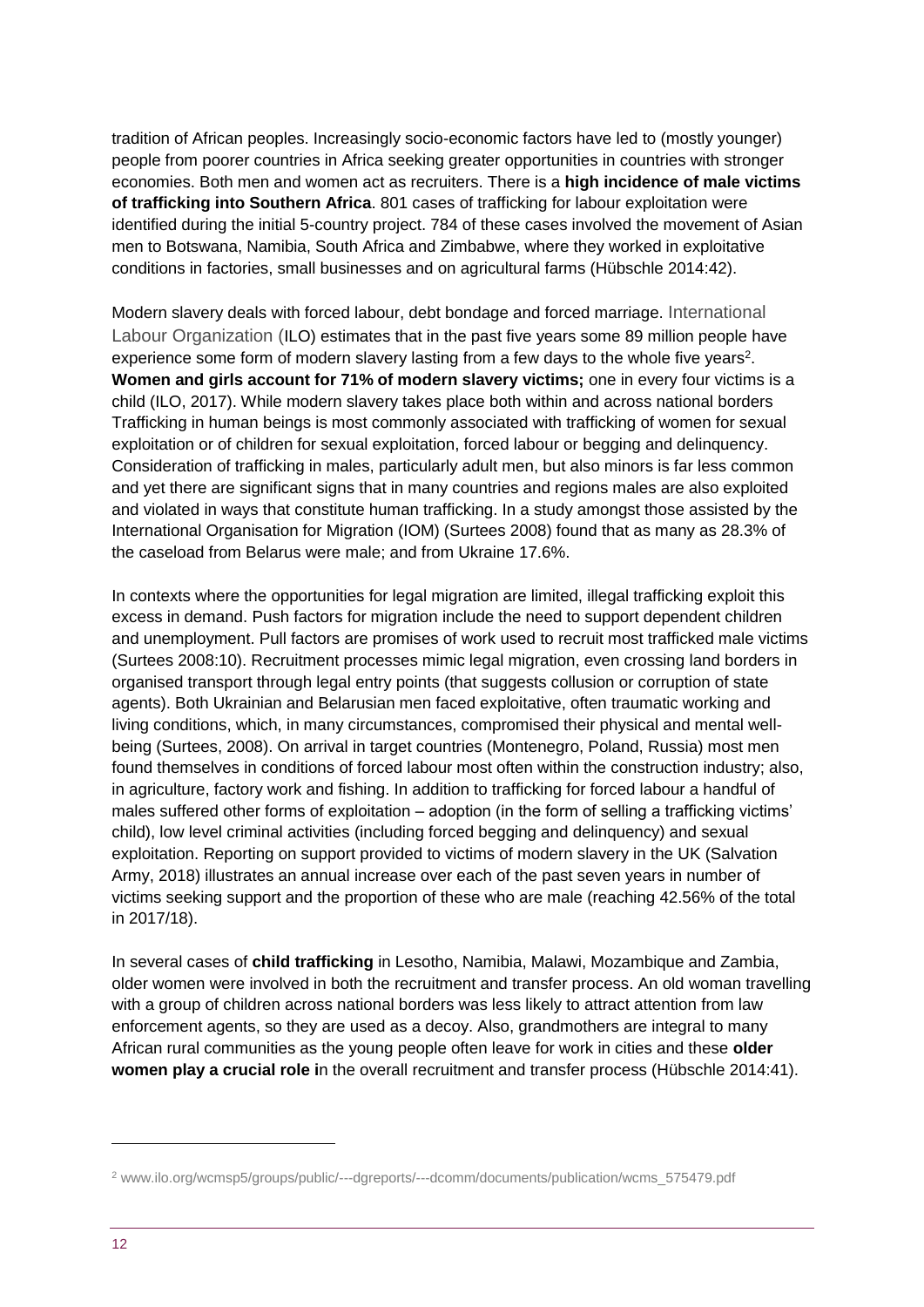Data collected from Sub-Saharan Africa (Hübschle 2014:41) revealed varied roles of women in drug trafficking networks. These included cannabis growers - peasant farmers supplement their living in the outlying rural areas by growing cannabis with women in both supporting and managerial roles of cannabis plantations. In some closely-knit communities, drug operations are a family affair. A man usually heads the drug business; however, if incapacitated through death, prison or ill-health then the matriarch takes over. This involves operational and financial management of local distribution networks with links to transnational networks. Women are also involved as "cooks" of designer drugs predominantly in South Africa and Mozambique, where such drugs are produced with imported precursor chemicals. Either these women have a university qualification in chemistry or a pharmacology-related field or, they assist and support other cooks.

No female hunters or rangers were identified in rhino poaching syndicates. Female wildlife veterinarians, on the other hand, were complicit in several incidents of chemical poaching (Hübschle 2014:49).

## **Women as victims need specific responses to drive change**

The sector still tends to plan generic anti-slavery programmes or human trafficking awareness initiatives. Communications initiatives frequently educate those targeted by modern slavery (many of whom are women); families, community members, local officials and border officials but are unable to provide strong evidence of impact from broad programming. One review of 19 projects focused on lessons coming from Vietnam, was unable to identify generic 'solutions' or evidence of what works and what does not work in terms of communications initiatives that aim to affect human trafficking and modern slavery patterns. In part this was because:

- The problems are diverse. For example, one problem is forced marriages of young women to people in China. Another problem is young men taking complicated trips across Europe to work in the UK cannabis industry. Still another problem is illegal labour conditions in Vietnamese factories.
- The priority populations are diverse. For example, some priority populations have been relatively affluent consumers. Other priority populations are poorly-educated villagers.

The research also heard strong echoes from other places in which the organisation works, such as Indonesia, Myanmar, Nigeria, East Africa, Gambia and Europe and concludes that priorities, methods and funding need to be built up from a specific problem, among specific people, identifying specific intended targets and messages. (SeeFar 2018)

Similar specificity of responses is proposed (Shaw and Skywalker 2017) with reference to women in gangs since the initial step to leave the gang is fraught with danger for individual women. They argue for providing pathways to exit and recommend a hierarchy of responses at three levels:

- Short term immediate and specific actions that provide channels, opportunities and points of contact for women seeking to exit gangs;
- Medium-term interventions to prevent recruitment into gangs in the first place; and,
- Longer-term programmes that concentrate on changing structural conditions that push girls and young women into gangsterism.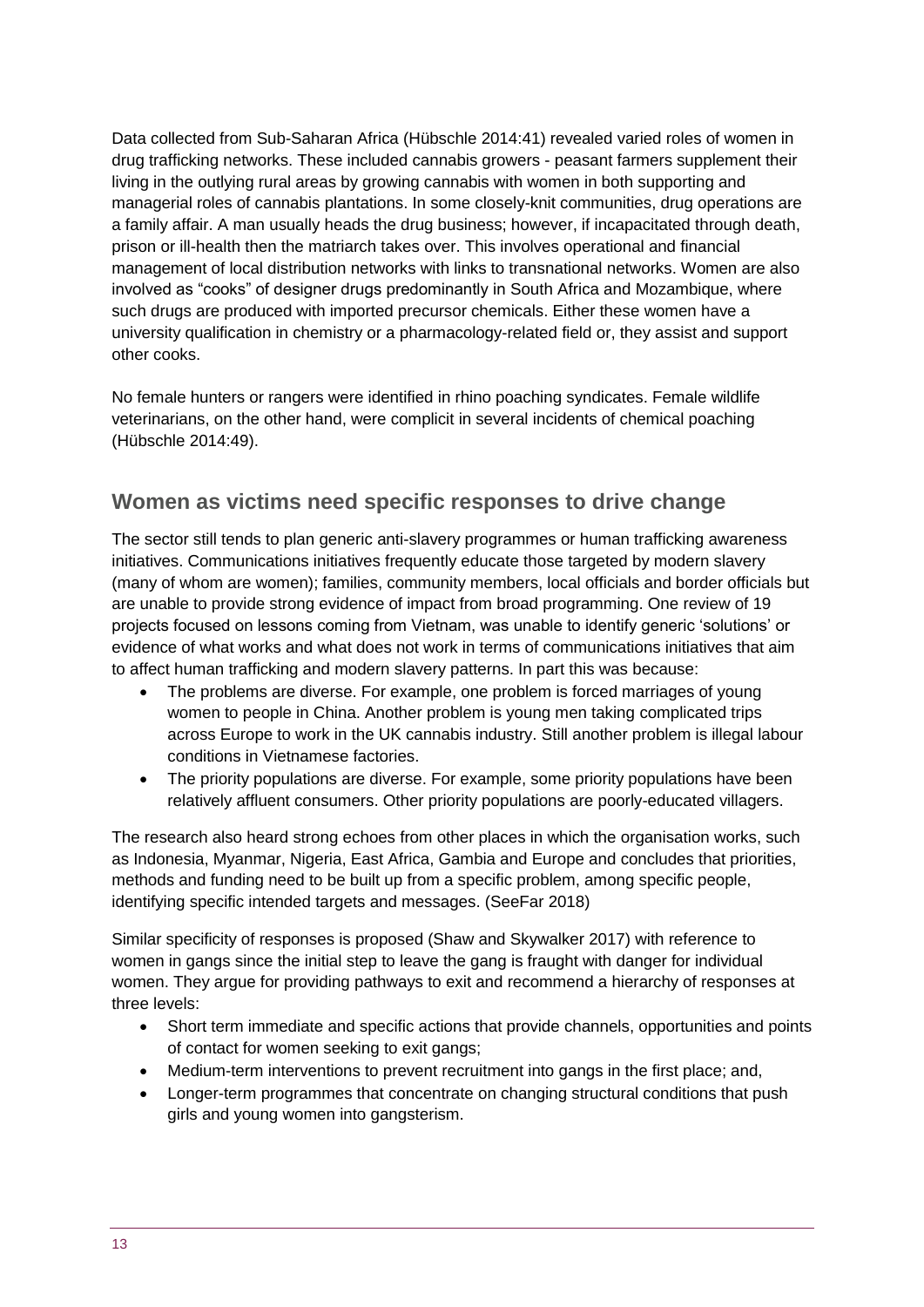## **Corruption and Governance**

UNODC (2014) reports that human trafficking affects every country in every region of the world and is the third most profitable criminal activity. Victims of human trafficking tend to be from vulnerable populations such as those living in high poverty, children, and young women, many of whom are single mothers. These individuals are typically in search of low-skilled work and opportunities to increase their economic status. Although men and boys are also trafficked the majority of human trafficking victims are female; as a result, human trafficking is considered a form of gender-based violence (as for example by Cho, 2015).

Women have potential to redress the impact upon other women of this gender-based violence although evidence is mixed as to their agency. Chattopadhyay & Duflo (2004) and Bartilow (2010) (cited in DiRienzo, 2018) have shown that gender representation in government affects policy-making and compliance with the *UN Convention against Transnational Organised Crime and its Protocol to Prevent, Suppress and Punish Trafficking in Persons, especially Women and Children*. The general conclusion of these studies is that when females hold greater representation as legislators and/or political representatives, there is more investment and policy creation that benefits women's interests. Cho & Vadlamannati (2010) offer empirical evidence that the share of female legislators has a significant positive effect on the protection sub-index, but no significant effect on the other two indices of prevention and prosecution (the 3P index).

DiRienzo (2018) argues that gender, specifically the share of women in government, does significantly affect country compliance with the Protocol; however, when empirical studies include measures of corruption and share of women in government in regression analyses, shows that corruption fully mediates the effect of women in government (DiRienzo (2018). Interventions which focus on addressing the drivers of organised crime therefore need also to consider the role of women as a positive force for change. Where judicial and political systems are weak, training programmes for prosecutors, judges and law enforcement officers act to strengthen the legal and criminal justice systems, (as for example trialled in collaborative and targeted work between the UK, Ethiopia and Eritrea (Murdoch, 2016) but wider efforts to balance gender in local representation, government and the judiciary improve the agency of women and their ability to act against organised crime.

# <span id="page-13-0"></span>**4. Gendered differences in the short and long-term impacts of SOC**

Little information on gendered differences in the impact from serious and organised crime was found. That is, the literature commonly describes impacts that are considered at the different levels of individual, community and nations without discussion of how these impacts are differently disaggregated across age and sex groupings.

## **Individual level**

Individual short-term benefits from participation in organised crime may (subjectively) be gained. Agents of crime develop a profile and identity; the criminal activity provides alternative career options; material wealth and access to power and influence (for example in form of arms, drugs, sexual opportunities may result). Young males can assert and demonstrate their masculinity through involvement in groups and criminal gangs. Trimino from Saferworld (2018) argues that manhood is something to be achieved and is not automatically ascribed to all adult men.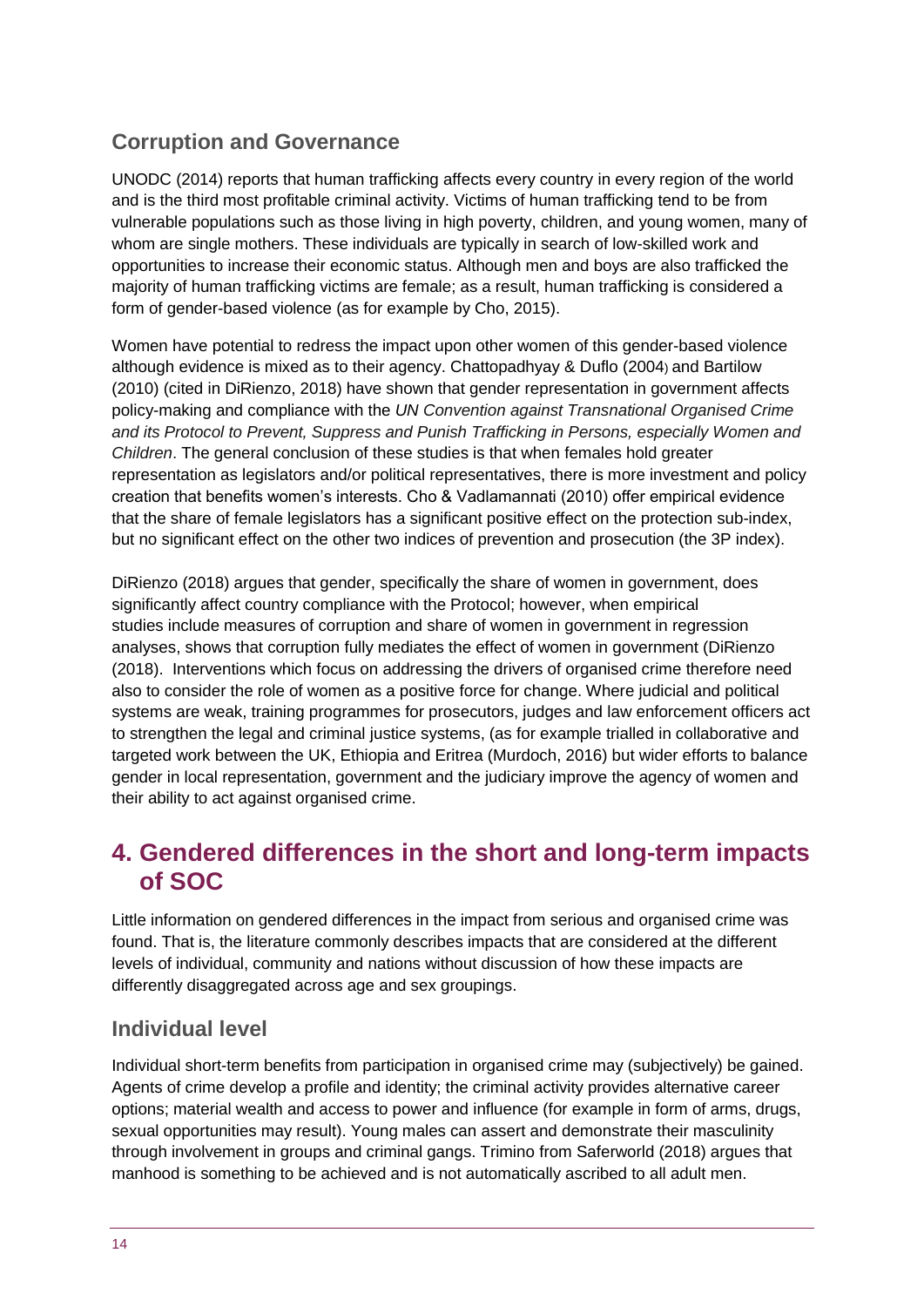Masculinities are a social construct; roles and norms associated with or seen as valuable in men and boys in a culture whose traits include being tough, confident and strong while femininity is often associated with a lack of power. Thus, young males are drawn into violence, conflict and military service or other use of weapons to describe and demonstrate their masculinity. In societies where men are prevented from fulfilling masculine roles (such as providers and supporters of family) they may be driven to migrate, or to join armed groups as a substitute strategy. Violence may become a way of resisting their 'thwarted masculinity' and women and girls are the main group affected by male violence by a significant number.

While gangs also appear as a way out of poverty, with the conspicuous consumption and riches of gangster glamour standing out as a preferential pathway to manhood against the backdrop of exclusion in poor neighbourhoods across Latin American and Caribbean, Baird (2016) found:

- There is always a range of competing pathways to male adulthood and many youths interviewed, gang members and non-gang members alike, also respected men who earned money legally. The gang clearly stands out as an option, or even the 'best option' for many boys, but it will always be a minority employer amidst a multitude of pathways to manhood in these communities.
- The non-gang youths interviewed gave several explanations for not joining gangs, which included; positive influences at home, in school, at church or in other communal spaces such as youth organisations. These acted as buffers to gang entry by fostering a moral rejection of the gang and helping them to socialise away from gang circles.

The impacts on mental health caused by crime is widely reported from media coverage of crime, the impact on trafficked victims and in those dispensing or receiving violence because of criminal activity may be substantially longer-term. Research has found that the impact on mental health of victims of drug-related crime in Mexico is substantial and long-lasting, especially in those who have been heavily exposed to violence (Feinstein, 2012; Flores, Reyes, & Reidl, 2014; Leiner et al., 2012; Lusk & McCallister, 2013) cited in Martinez & Atuesta (2018).

## **Community level**

#### **The impact from some forms of organised crime on communities is recorded with little mention of gendered impacts as in the following examples:**

- Stigma and isolation within their host communities has been recorded by former child soldiers, particularly for young women who have been forced to live as wives of their abductors and return with children born from such unions but also by young boys who were captured and forced to join militia yet are regarded as killers after demobilisation and reintegration into their community (Garsd, J. 2017)
- The human cost and suffering from gangs and violence in South Africa has been enormous, with some parts of Cape Town having homicide rates of over 100 deaths per 100,000 people with innocent bystanders, including children, often caught in the crossfire (Shaw and Kriegler 2016).
- Some research on crime shows that the mental health of non-victims is influenced by vicarious exposure to violence (witnessing and hearing about it), fear, and the victimization of individuals' close acquaintances. In Mexico for example the general population is a direct victim of the psychological violence imposed by those involved in drug related crime including the use of gruesome killing methods or when narcomessages are found next to the executed bodies - a method used by criminal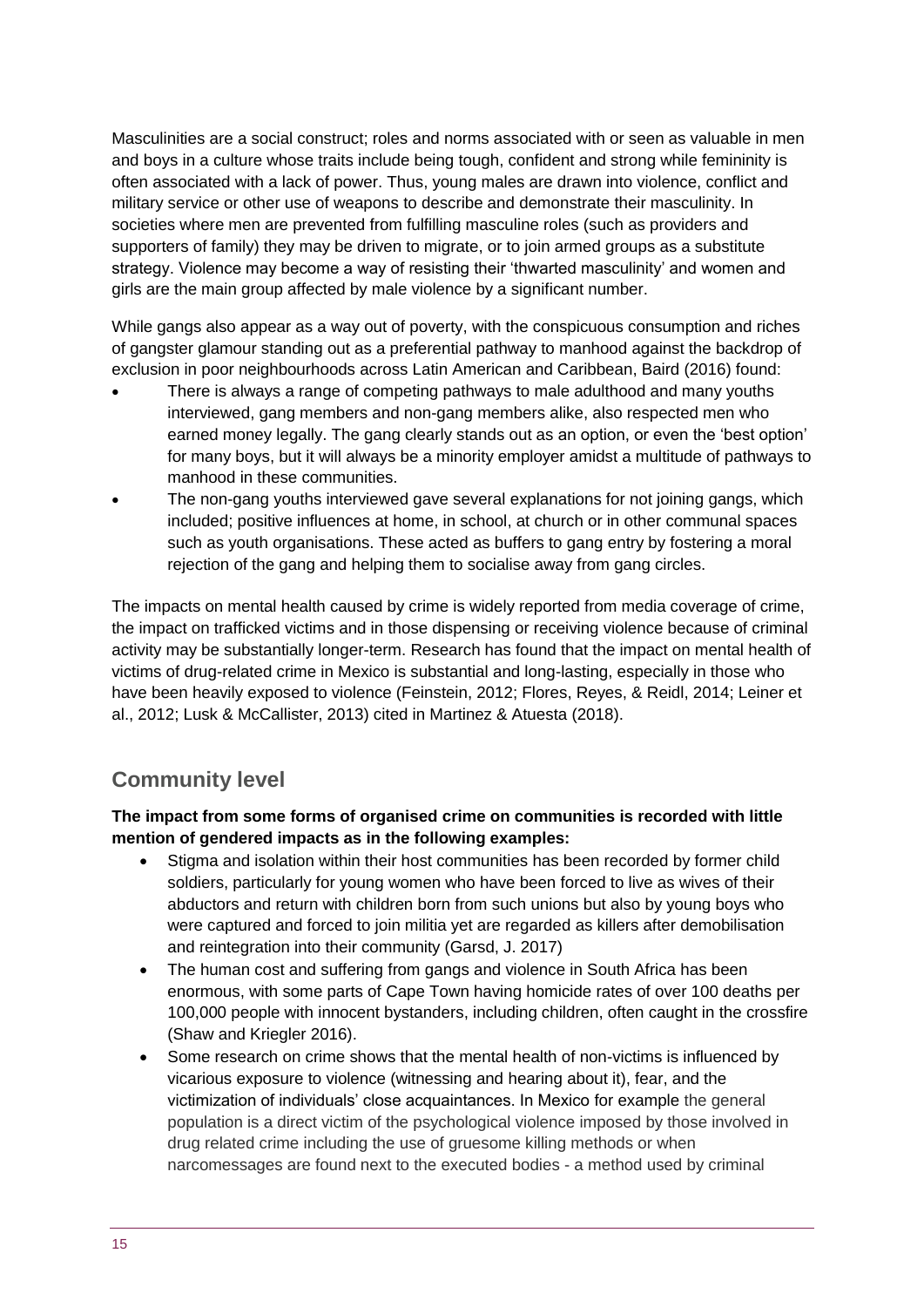groups to promote their violent acts. Mental health is also affected when police forces fight criminal groups. (Brück & Müller (2010).

#### **National & Transnational**

Organised crime promotes "non-development" at national level and between nations across four distinct dimensions:

- Economic: Huge proceeds from illicit and criminal activities are siphoned away from the legitimate economy, and lawful markets are distorted.
- Political and governance: Organised crime alters the political economy of developing countries, as illegal-criminal interests that span the public–private divide and involve nonstate and state actors transform economic, political and social institutions.
- Social: The social cohesion of communities and societies is fractured as criminal subcultures emerge and replace traditional values and norms.
- (Human) security: The security of both citizens and states is endangered by organised crime (Schultze-Kraft, 2016).

Organised crime has profound economic consequences, in addition to obvious social and psychological costs. In the short term, violence and predatory activities destroy part of the physical and human capital stock; in the long run, the presence of criminal organisations increases the riskiness and uncertainty of the business environment, which ultimately lowers the growth potential of the economy. Such concerns are even more pressing in the wake of globalisation, as transnational mobility allows criminal organisations to expand their businesses on a larger scale. The United Nations (2011) estimate the profits of transnational organised crime at USD1.6 trillion (1.5% of global GDP), accounting for 70% of all criminal proceeds. This massive flow of dirty money allows criminal organisations to extend their reach out of the underworld and into the public and political sphere. Pinotto shows that organised crime goes hand-in hand with greater corruption (Pinotti 2015:8). Further research is needed into the gendered nature of these influences currently lacking from the literature.

## **5. References**

Alava, S., Frau-Meigs, D., & Hassan, G. (2017). *Youth and Violent Extremism on Social Media: Mapping the Research.* UNESCO.<http://unesdoc.unesco.org/images/0026/002603/260382e.pdf>

Arskova, J., & Allum, F. (2014). Introduction: Women and transnational organised crime. *Trends in Organised Crime*, 17, 1–15.

[https://www.researchgate.net/publication/271972926\\_Introduction\\_Women\\_and\\_transnational\\_o](https://www.researchgate.net/publication/271972926_Introduction_Women_and_transnational_organized_crime) [rganized\\_crime](https://www.researchgate.net/publication/271972926_Introduction_Women_and_transnational_organized_crime)

[Baird,](https://sites.tufts.edu/reinventingpeace/author/adam-bairdcoventry-ac-uk/) A. (2016). *The Masculinities of Gang Violence in Latin America and Caribbean.* Prepared for the February 18 – 19, 2016 seminar, Transforming Violent Masculinities, organised by the winners of the 2015-2016 [WPF Student Seminar Competition.](http://fletcher.tufts.edu/World-Peace-Foundation/Program/Education/Student-Seminar-Competition) [https://sites.tufts.edu/reinventingpeace/2016/04/19/the-masculinities-of-gang-violence-in-latin-](https://sites.tufts.edu/reinventingpeace/2016/04/19/the-masculinities-of-gang-violence-in-latin-america-and-caribbean/)

[america-and-caribbean/](https://sites.tufts.edu/reinventingpeace/2016/04/19/the-masculinities-of-gang-violence-in-latin-america-and-caribbean/)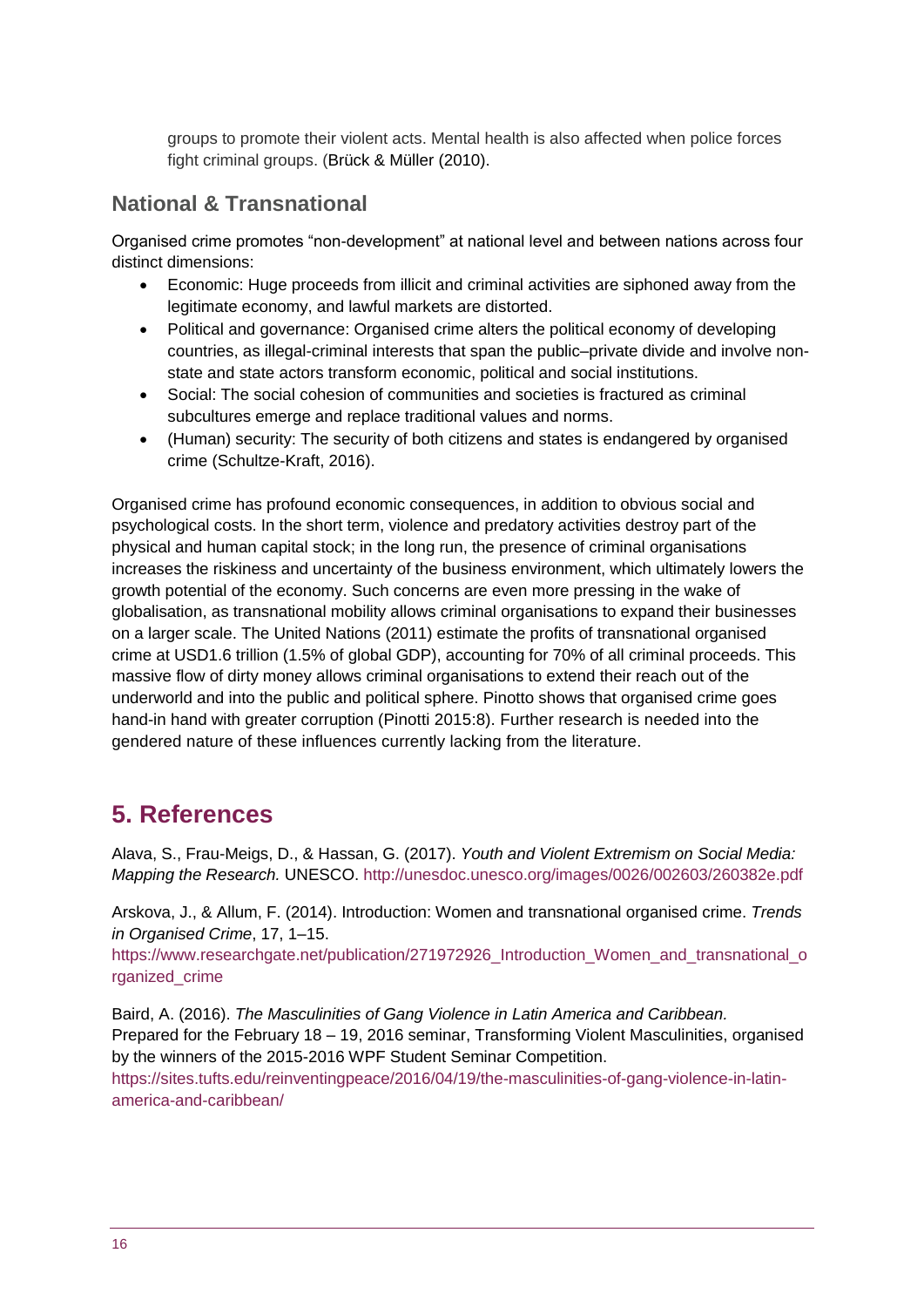Becucci S (2008). *New players in an old game: the sex market in Italy.* In: Siegel D, Nelen H (eds) Organised crime. Culture, markets and policies. Springer, New York cited in Siegel (2014)[.https://onlinelibrary.wiley.com/doi/abs/10.1002/9781118517383.wbeccj069](https://onlinelibrary.wiley.com/doi/abs/10.1002/9781118517383.wbeccj069)

Bermingham, A., Conway, M., McInerney, L., O'Hare, N., & Smeaton, A. F. (2009). *Combining Social Network Analysis and Sentiment Analysis to Explore the Potential for Online Radicalisation* 2009. International Conference on Advances in Social Networks Analysis and Mining (pp. 231-236) <https://core.ac.uk/download/pdf/147597985.pdf>

Bonello, D. (2018). *[Women in Guatemala: The New Faces of Extortion?](https://instdevelopmentstudies-my.sharepoint.com/personal/susane_ids_ac_uk/Documents/561%20Gender%20and%20Serious%20Organised%20Crime/Bonello,%20D.%20(2018).%20Women%20in%20Guatemala:%20The%20New%20Faces%20of%20Extortion?%20InSight%20Crime%20https://www.insightcrime.org%20› )* InSight Crime [https://www.insightcrime.org ›](https://instdevelopmentstudies-my.sharepoint.com/personal/susane_ids_ac_uk/Documents/561%20Gender%20and%20Serious%20Organised%20Crime/Bonello,%20D.%20(2018).%20Women%20in%20Guatemala:%20The%20New%20Faces%20of%20Extortion?%20InSight%20Crime%20https://www.insightcrime.org%20› )

Bonello,D. (2017). *Former Trafficker Reflects Trend of Growing Women Prison Population*. [https://www.insightcrime.org/news/analysis/growing-female-prison-population-largely-low-level](https://www.insightcrime.org/news/analysis/growing-female-prison-population-largely-low-level-traffickers-report/)[traffickers-report/](https://www.insightcrime.org/news/analysis/growing-female-prison-population-largely-low-level-traffickers-report/)

Brück, T., & Müller, C. (2010). Comparing the determinants of concern about terrorism and crime. *Global Crime*, 11(1), cited in Martinez & Atuesta (2018) <https://www.tandfonline.com/doi/abs/10.1080/17440570903475634?journalCode=fglc20>

Campbell, H (2008). *Female drug smugglers on the U.S.-Mexico border: gender, crime and empowerment.* Anthropol Q 81(1):233–267 [cited in Siegel, 2014] <https://onlinelibrary.wiley.com/doi/abs/10.1002/9781118517383.wbeccj069>

Cho, S.Y. (2012). *Modelling for determinants of human trafficking*. Economics of Security Working Paper, No. 70. [https://www.econstor.eu/bitstream/10419/119396/1/diw\\_econsec0070.pdf](https://www.econstor.eu/bitstream/10419/119396/1/diw_econsec0070.pdf)

Cho, S-Y & Vadlamannati, K.C. (2010). *Compliance for big brothers*: citied in DiRienzo <https://link.springer.com/article/10.1007%2Fs10611-018-9780-0>

Di Rienzo, C. (2018) *Compliance with anti-human trafficking policies:the mediating effect of corruption* Crime Law Soc Change (2018) 70:525–541 <https://link.springer.com/article/10.1007%2Fs10611-018-9780-0>

Della Porta, D. (2012). Foreword. In F. Allum & S. Gilmour (Eds.), *The Routledge handbook of transnational organised crime.* London and New York: Routledge. <https://www.taylorfrancis.com/books/e/9781135424572>

Ellis, S., & Shaw, M. (2015). Does organised crime exist in Africa. *African Affairs*, 114(457), 505– 28. <https://core.ac.uk/download/pdf/43502813.pdf>

Fink, N., Zeiger, S. and Bhulai, R. (2016*). A Man's World: Exploring the roles of women in countering terrorism and violent extremism*. Hedayah and Global Centre on Cooperative Security. [https://www.globalcenter.org/wp-content/uploads/2016/07/AMansWorld\\_FULL.pdf](https://www.globalcenter.org/wp-content/uploads/2016/07/AMansWorld_FULL.pdf)

Garsd, J. (2017*). Uganda's abducted kids try to get their lives back to normal* PRI's The World <https://www.pri.org/stories/2017-05-23/ugandas-abducted-kids-try-get-their-lives-back-normal>

Her Majesty's Government (2018). *Serious and Organised Crime Strategy 2018*, page 11. [https://assets.publishing.service.gov.uk/government/uploads/system/uploads/attachment\\_data/fil](https://assets.publishing.service.gov.uk/government/uploads/system/uploads/attachment_data/file/752850/SOC-2018-web.pdf) [e/752850/SOC-2018-web.pdf](https://assets.publishing.service.gov.uk/government/uploads/system/uploads/attachment_data/file/752850/SOC-2018-web.pdf)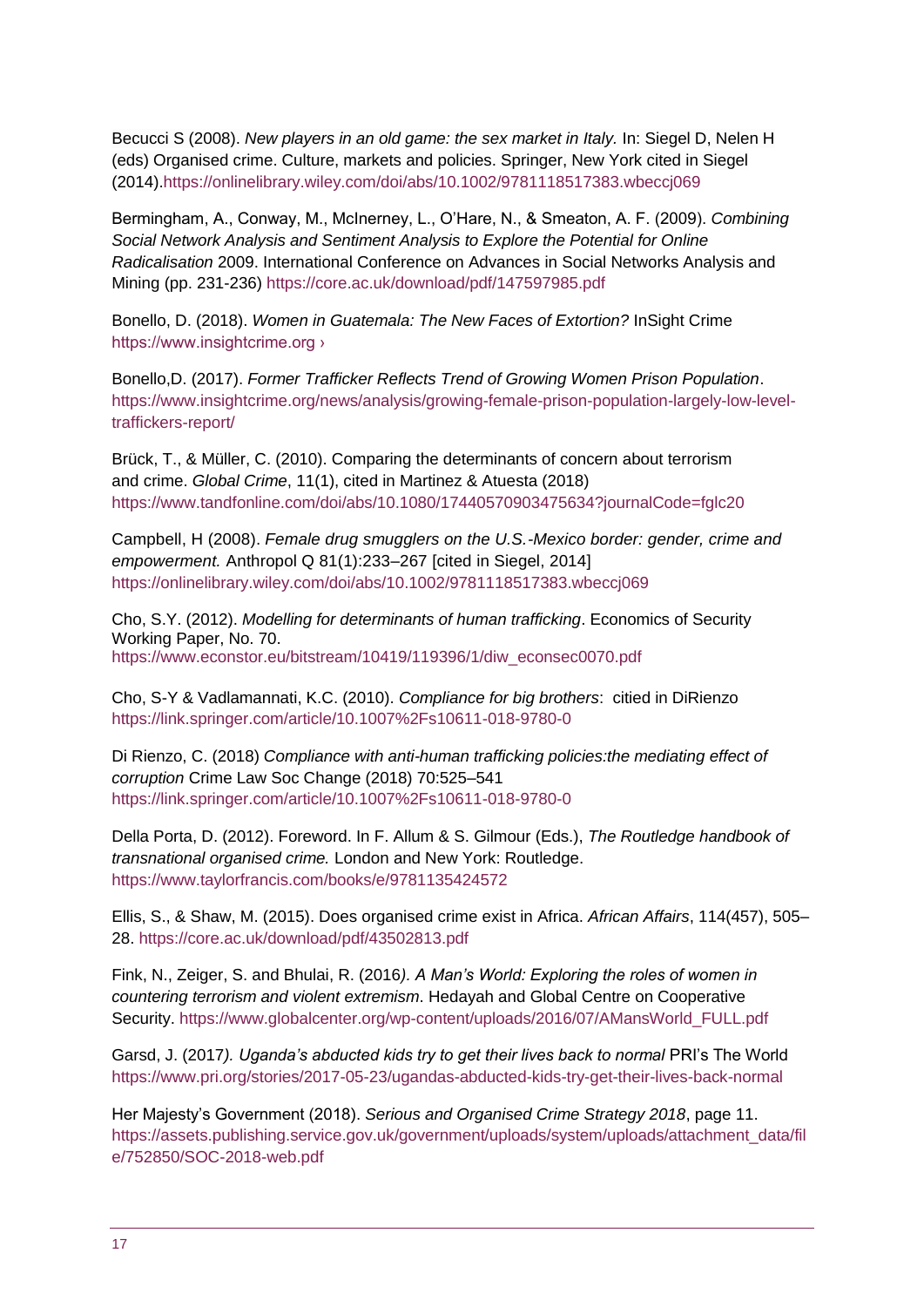Her Majesty's Government (2015) *Individuals at Risk of being drawn into serious and organised crime* – a Prevent guide [https://www.gov.uk/government/publications/individuals-at-risk-of-being](https://www.gov.uk/government/publications/individuals-at-risk-of-being-drawn-into-serious-and-organised-crime-a-prevent-guide)[drawn-into-serious-and-organised-crime-a-prevent-guide](https://www.gov.uk/government/publications/individuals-at-risk-of-being-drawn-into-serious-and-organised-crime-a-prevent-guide)

Hübschle, A. (2014) *Of Bogus Hunters, Queenpins and Mules: The Varied Roles of Women in Transnational Organized Crime in Southern Africa*. Trends in Organized Crime 17(1-2), 31-51 <https://link.springer.com/article/10.1007%2Fs12117-013-9202-8>

Idris, I., & Abdelaziz, A. (2017). *Women and countering violent extremism*. GSDRC. [http://www.gsdrc.org/wp-content/uploads/2017/05/HDR\\_1408.pdf](http://www.gsdrc.org/wp-content/uploads/2017/05/HDR_1408.pdf)

ILO *Global estimates of modern slavery: forced labour and forced marriage* Geneva 2017 [https://www.ilo.org/global/publications/books/WCMS\\_575479/lang--en/index.htm](https://www.ilo.org/global/publications/books/WCMS_575479/lang--en/index.htm)

IRIN: (2016) *Trade in albino body parts moving south* [http://www.thenewhumanitarian.org/fr/node/249182](http://www.irinnews.org/fr/node/249182)

Kleemans E R., Kruisbergen E.W. and Kouwenberg, R.F. (2014) *Women, brokerage and transnational organised crime*. Empirical results from the Dutch Organised Crime Monitor Trends Organ Crim (2014) 17:16–30 DOI 10.1007/s12117-013-9203-7 [https://www.researchgate.net/publication/257771186\\_Women\\_brokerage\\_and\\_transnational\\_org](https://www.researchgate.net/publication/257771186_Women_brokerage_and_transnational_organized_crime_Empirical_results_from_the_Dutch_Organized_Crime_Monitor) anized crime Empirical results from the Dutch Organized Crime Monitor

Kriegler, A (2012) A New Look at Women and Organised Crime – Institute for Security Studies Africa<https://issafrica.org/iss-today/a-new-look-at-women-and-organised-crime>

Martinez, I.F., & Atuesta, L.H. *Mourning our dead: The impact of Mexico's war on drugs on citizens' depressive symptoms* [International Journal of Drug Policy](https://www.sciencedirect.com/science/journal/09553959) [Volume 60,](https://www.sciencedirect.com/science/journal/09553959/60/supp/C) October 2018, Pages 65-73 <https://www.sciencedirect.com/science/article/abs/pii/S0955395918301920>

Murdoch, C. (2016). *Porous borders, Prosecuting at source*. March 2016. Counsel Magazine. <https://www.counselmagazine.co.uk/articles/porous-borders-prosecuting-source>

Perry, A. (2018). *Organised crime in the UK is bigger than ever before. Can the police catch up?* [https://www.theguardian.com/uk-news/2018/nov/22/uk-organised-crime-can-police-catch-up](https://www.theguardian.com/uk-news/2018/nov/22/uk-organised-crime-can-police-catch-up-national-crime-agency-lynne-owens)[national-crime-agency-lynne-owens](https://www.theguardian.com/uk-news/2018/nov/22/uk-organised-crime-can-police-catch-up-national-crime-agency-lynne-owens)

Pinotti, P. (2015*) Causes and Consequences of Organised Crime: Preliminary Evidence across countries.* The Economic Journal, 125 (August), F158–F174. Doi: 10.1111/ecoj.12238 <https://onlinelibrary.wiley.com/doi/full/10.1111/ecoj.12238>

Ralby, Ian. *Downstream Oil Theft: Global Modalities, Trends and Remedies*. Washington, DC: Atlantic Council, 2017 cited in:

Salvation Army (2018). *Supporting Victims of Modern Slavery Year Seven reporting*. [https://issuu.com/salvationarmyuk/docs/modern\\_slavery\\_report\\_2018\\_final\\_lo?e=5764755/6520](https://issuu.com/salvationarmyuk/docs/modern_slavery_report_2018_final_lo?e=5764755/65201004) [1004](https://issuu.com/salvationarmyuk/docs/modern_slavery_report_2018_final_lo?e=5764755/65201004)

Schultze-Kraft, M. (2016). *Organised crime, violence and development: Topic guide*. Birmingham, UK: GSDRC, University of Birmingham. <https://opendocs.ids.ac.uk/opendocs/handle/123456789/14186>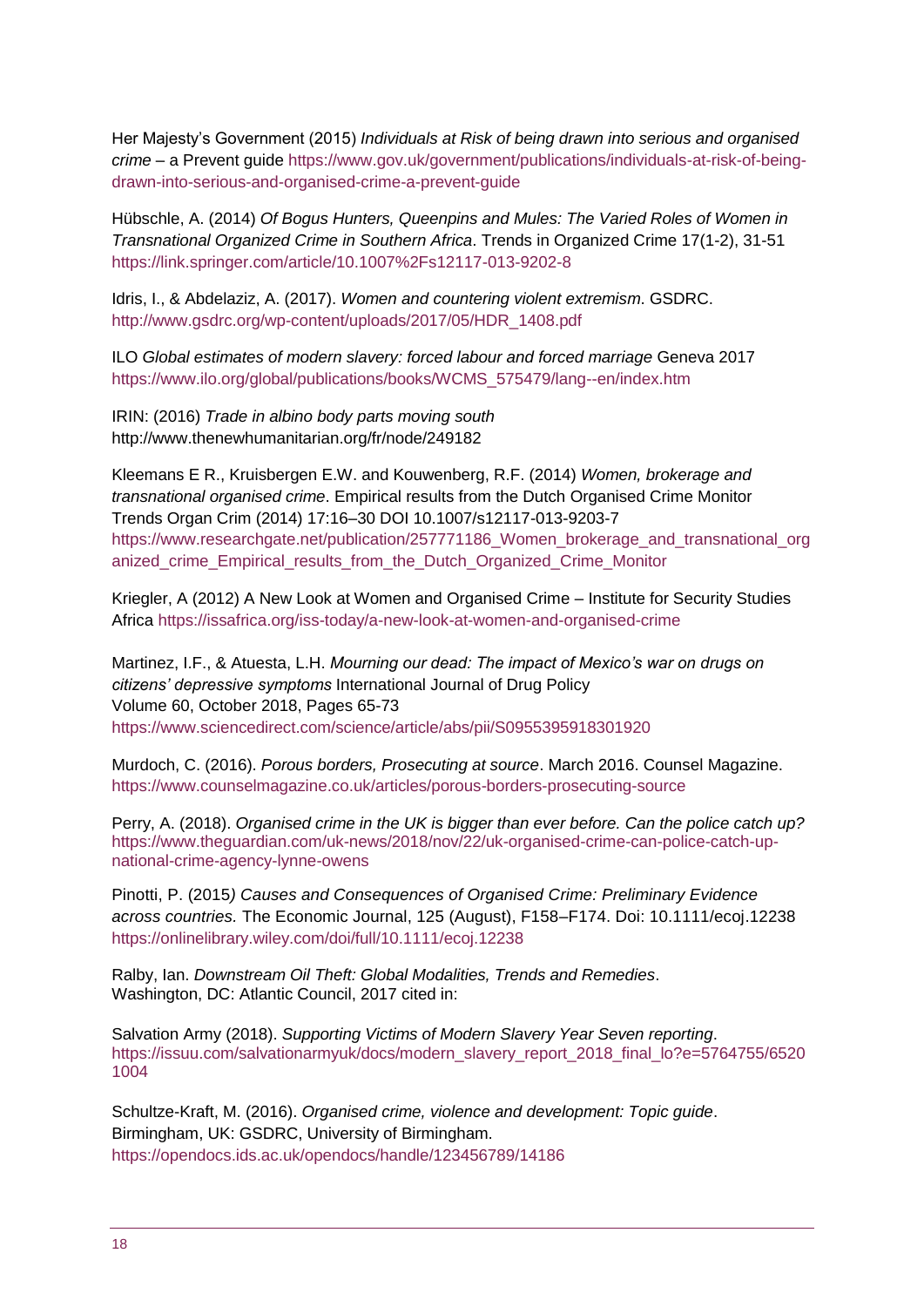Schultze-Kraft, M. (2019). *Crimilegal Orders, Governance and Armed Conflict.* <https://www.palgrave.com/us/book/9783030034412> (shared by the author)

Seefar (2018). *What next for trafficking and slavery communications campaigns in Vietnam?*  [https://seefar.org/wp-content/uploads/2018/06/Seefar-What-next-for-Trafficking-and-](https://seefar.org/wp-content/uploads/2018/06/Seefar-What-next-for-Trafficking-and-SlaveryCommunications-in-Vietnam.pdf)[SlaveryCommunications-in-Vietnam.pdf](https://seefar.org/wp-content/uploads/2018/06/Seefar-What-next-for-Trafficking-and-SlaveryCommunications-in-Vietnam.pdf)

Siegel, D. and de Blank, S. (2010). *Women who traffic women: The role of women in human trafficking networks - Dutch cases*. Global Crime. 11. 436-447. 10.1080/17440572.2 https://www.researchgate.net/publication/254236459 Women\_who\_traffic\_women\_The\_role\_of\_ women in human trafficking networks - Dutch cases

Shaw, M and Skywalker, L.L (2017) *Gangs, violence and the role of women and girls* The Global Initiative against Transnational Organised Crime [https://globalinitiative.net/gangs-violence-and](https://globalinitiative.net/gangs-violence-and-the-role-of-women-and-girls-cape-town/)[the-role-of-women-and-girls-cape-town/](https://globalinitiative.net/gangs-violence-and-the-role-of-women-and-girls-cape-town/)

Siegel, D. (2014*). Women in transnational organised crime*. Trends in Organised Crime, 17(1), 52 –65.<https://onlinelibrary.wiley.com/doi/abs/10.1002/9781118517383.wbeccj069>

Surtees, R. (2008) International Organisation for Migration Thematic Research Series No.36 *Trafficking of Men – a trend less considered; the case of Belarus and Ukraine* [https://www.iom.int/sites/default/files/our\\_work/ICP/IDM/MRS-36.pdf](https://www.iom.int/sites/default/files/our_work/ICP/IDM/MRS-36.pdf)

Trimino,D,( 2018). *Presentation: Masculinities and Peacebuilding; Saferworld Preventing Violent Conflict, Building Safer Lives.* April 2018.

UNODC (2014). *Global report on trafficking in persons 2014.* United Nations Office of Drugs and Crime [https://www.unodc.org/documents/data-and-analysis/glotip/GLOTIP\\_2014\\_full\\_](https://www.unodc.org/documents/data-and-analysis/glotip/GLOTIP_2014_full_) [report.pdf](https://www.unodc.org/documents/data-and-analysis/glotip/GLOTIP_2014_full_)

Van San, M. (2011). The appeal of 'dangerous' men. On the role of women in organised crime. *Trends in Organised Crime*, 14: 281–297. <https://link.springer.com/article/10.1007/s12117-011-9128-y>

Zhang, S.X., Chin, K.L., & Miller J. (2007). Women's participation in Chinese transnational human smuggling: a gendered market perspective. *Criminology,* 45(3): 699–733 – cited in Kleemans (2014).

https://www.researchgate.net/publication/257771186 Women\_brokerage\_and\_transnational\_org [anized\\_crime\\_Empirical\\_results\\_from\\_the\\_Dutch\\_Organized\\_Crime\\_Monitor](https://www.researchgate.net/publication/257771186_Women_brokerage_and_transnational_organized_crime_Empirical_results_from_the_Dutch_Organized_Crime_Monitor)

#### **Acknowledgement**

We thank the following experts who voluntarily provided suggestions for relevant literature or other advice to the author to support the preparation of this report. The content of the report does not necessarily reflect the opinions of any of the experts consulted.

Markus Schultze-Kraft, Universidad Icesi, Colombia.